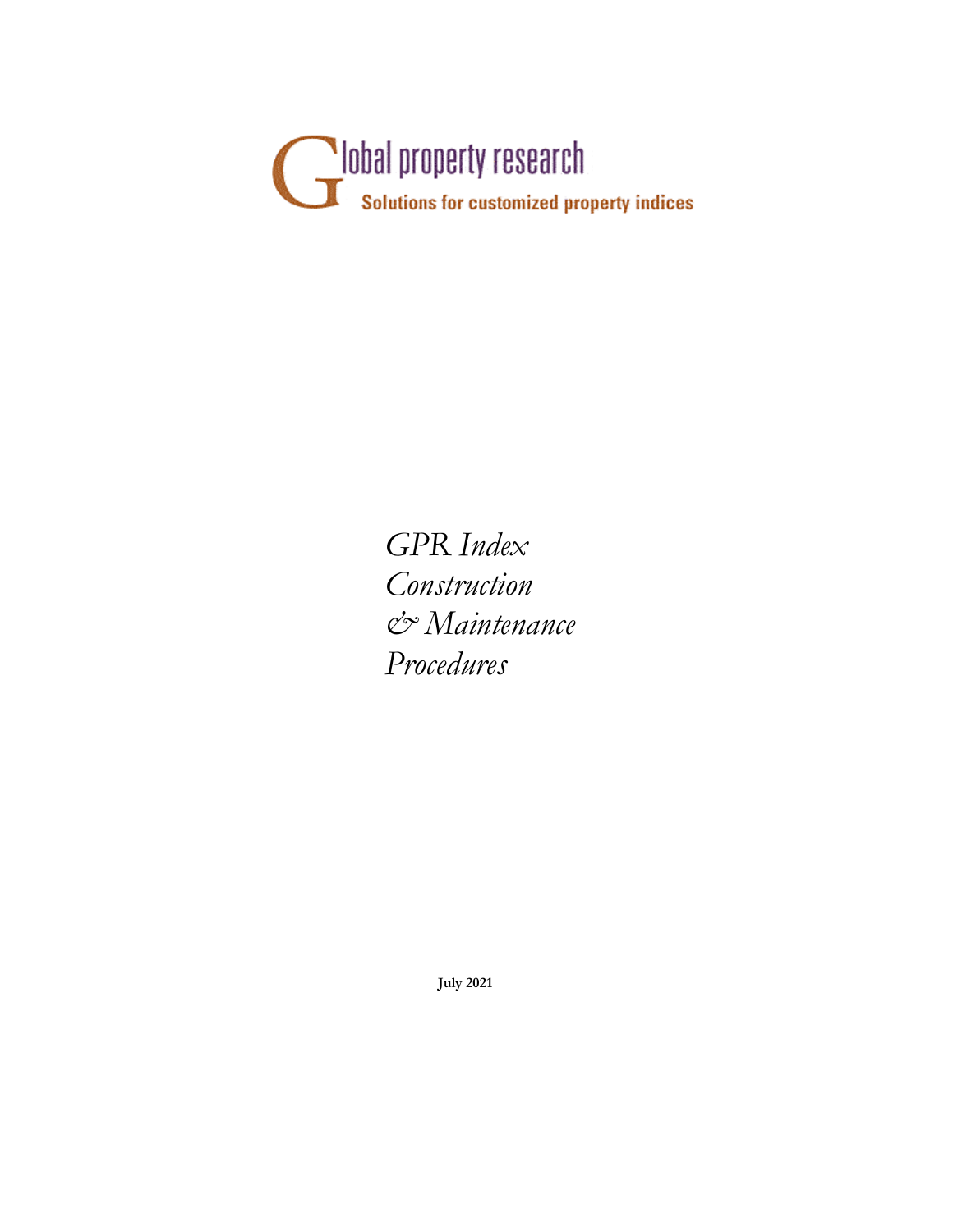# Contents

| $\mathbf{1}$ | Glossary                                                                      | 3  |    |
|--------------|-------------------------------------------------------------------------------|----|----|
|              | <b>GPR 250 Property Shares Index Calculation Procedures</b>                   |    | 4  |
| 2            | Composition of the GPR 250 property Shares Index                              | 5  |    |
| 3            | Calculation of the GPR 250 Property Shares Index                              | 7  |    |
| 4            | Publication of the GPR 250 Property Shares Index                              | 8  |    |
| 5            | Periodic adjustment of the GPR 250 Property Shares Index                      | 9  |    |
| 6            | Final provisions for the GPR 250 Property Shares Index                        | 11 |    |
|              | GPR General & GPR General Quoted Property Shares Index Calculation Procedures |    | 12 |
| 7            | Composition of the GPR General Property Shares Indices                        | 13 |    |
| 8            | Calculation of the GPR General Property Shares Indices                        | 14 |    |
| 9            | Publication of the GPR General Property Shares Indices                        | 15 |    |
|              | 10 Periodic adjustment of the GPR General Property Shares Indices             | 16 |    |
|              | 11 Final provisions for the GPR General Property Shares Indices               | 18 |    |
|              | Appendix                                                                      |    | 19 |
|              | 12 Version History                                                            | 20 |    |
|              | 13 Technical Appendix                                                         | 26 |    |
|              | 14 Corporate Action Treatment Procedures                                      | 27 |    |
|              | 15 List of Stock Exchanges + Market Identifier Codes                          | 30 |    |
|              | 16 Explanation of how ESG factors are reflected                               | 32 |    |
|              |                                                                               |    |    |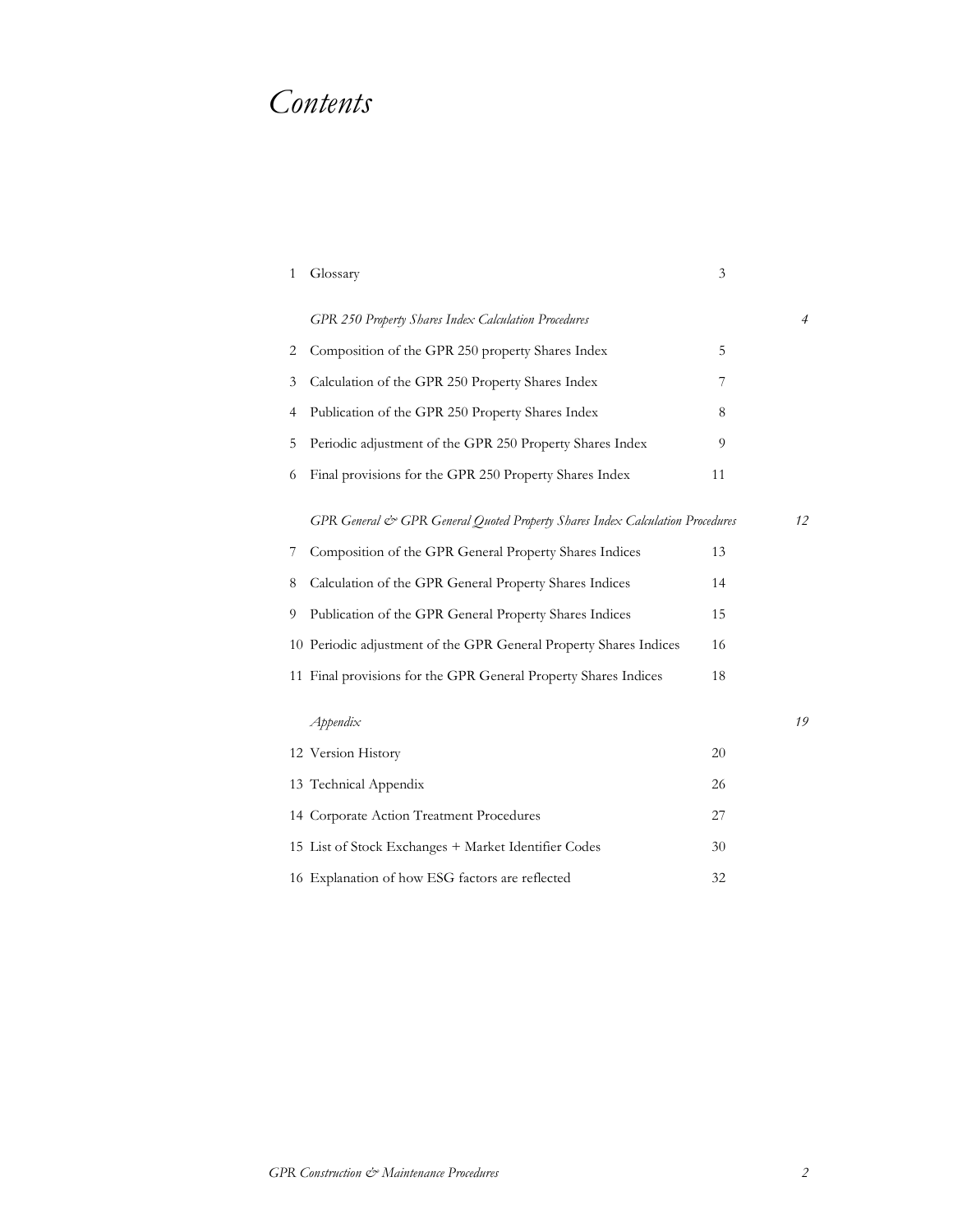# 1 GLOSSARY

| Adjustment factor      | A multiplier to correct for changes in the intrinsic value of the stock not<br>having return implications                                                                                                             |
|------------------------|-----------------------------------------------------------------------------------------------------------------------------------------------------------------------------------------------------------------------|
| Bank fund              | A property company, managed by a bank, with an unlimited amount of<br>shares. The company issues and buys back shares constantly at a price<br>determined by the company itself                                       |
| Base                   | Initial value of the index                                                                                                                                                                                            |
| Compiler               | Party responsible for the management and maintenance of the indices                                                                                                                                                   |
| De-merger              | Situation in which a company splits up in two or more entities, which<br>may be floated                                                                                                                               |
| Development activities | Property holdings under construction                                                                                                                                                                                  |
| Directors' holdings    | Shares held by the management and board of Directors of the company                                                                                                                                                   |
| Ex-dividend date       | First trading date at which the holder of the stock is no longer entitled to<br>receive the subsequent dividend                                                                                                       |
| Free float             | The number of shares outstanding considered to be available for trading<br>on the stock market                                                                                                                        |
| Gross dividends        | Dividends before taxes                                                                                                                                                                                                |
| Indicative values      | Values subject to change                                                                                                                                                                                              |
| Investment activities  | Income generating property holdings, hereby excluding investments in<br>infrastructure assets, telecom towers and billboards                                                                                          |
| Market capitalization  | Number of shares outstanding times the share price                                                                                                                                                                    |
| Nominee account        | A joint share account held by a financial institution aggregating various<br>separate share holdings                                                                                                                  |
| Operational turnover   | Recurrent income from activities                                                                                                                                                                                      |
| Primary stock listing  | Quotation of the stock with the highest number of shares traded<br>measured over a period of one year. In case no trading history over the<br>past year is available the compiler will assign a primary stock listing |
| Spin-off               | Situation in which a company disposes part of its portfolio by creating a<br>separate entity, which subsequently may be floated                                                                                       |
| Suspension of trading  | A temporary deferral of regulated trading                                                                                                                                                                             |
| Trading volume         | Share turnover expressed as the number of shares traded times the price<br>of the shares in US dollars                                                                                                                |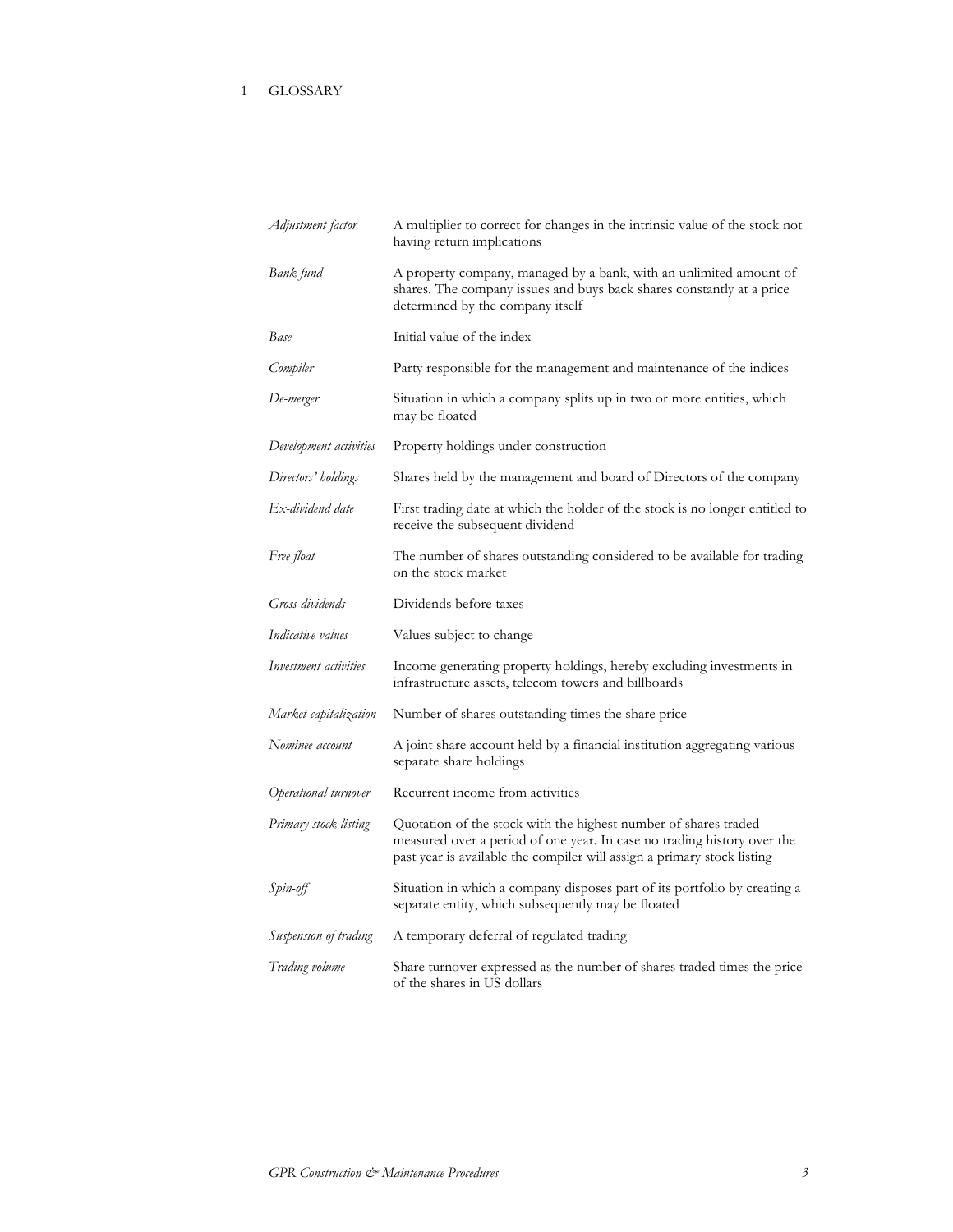GPR 250 Property Shares Index Calculation Procedures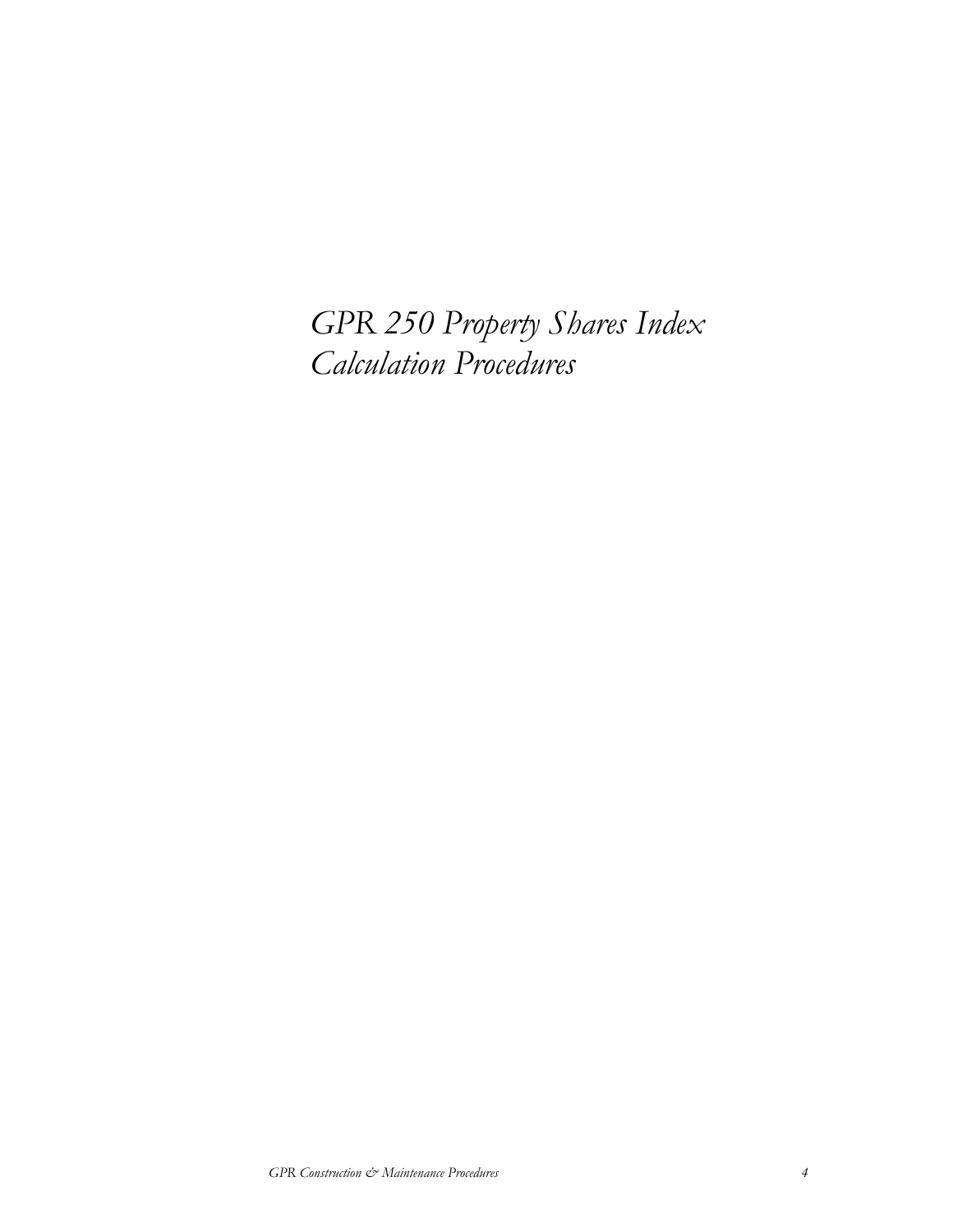#### 2 COMPOSITION OF THE GPR 250 PROPERTY SHARES INDEX

- 2.1 The GPR 250 Index is composed in such a way that it is considered to be representative for the movements in the worldwide property share market.
- 2.2 The GPR 250 Index is a weighted index based on shares of 250 leading property companies in the world.
- 2.3 The GPR 250 Index includes the 250 stocks with the highest monthly trading volume, measured as the twelve month trading volume in US dollars over the previous twelve months.
- 2.4 Only stock exchange quoted companies without restrictions on foreign ownership are eligible for inclusion in the GPR 250 Index.
- 2.5 Companies are eligible when the free float, calculated as the share price times the available amount of shares outstanding, is over 50 million US dollar for two consecutive months, and when the free float percentage is at least 15%.
- 2.6 In deviation from the regular inclusion criteria, the free float market capitalization of newly listed property companies (IPOs) must rank among the top 150 companies in order to qualify for inclusion in the index. If this is the case then the newly listed companies (IPOs) will be included in the index at the closing price at the end of the first day of trading. Since monthly trading volume in case of newly listed property companies (IPOs) is unknown at the time of inclusion, this Rule replaces Rule 2.3.
- 2.7 Free float is reduced to reflect share holdings of more than 5% of the shares outstanding. Combinations of holdings under five percent never qualify, unless these smaller holdings belong to one fiscal entity. Directors' holdings never qualify as free float, even when these holdings fall below five percent. Nominee accounts are always considered to be part of free float market capitalization. In case both a parent and a daughter company are part of the index, the free float of the daughter company will be lowered to reflect the stake of the parent company in the daughter company. In case shareholders have a lock-up on their shares, then these holdings will not be part of free float, even when these holdings fall below five percent.
- 2.8 Companies are included for which at least 75% of operational turnover is derived from investment activities (property investment companies) or investment and development activities combined (hybrid property companies). In the latter case at least 25% of operational turnover needs to be derived from investment activities.
- 2.9 Operational turnover is determined using figures of the latest available financial statements of the property company. If operational turnover cannot be derived from these financial statements, property assets will serve as the criterion to determine inclusion.
- 2.10 The GPR 250 Index includes office, residential, retail, industrial, diversified, hotel and healthcare property companies. Whenever a company derives at least 60% of operational turnover from one specific property type, the compiler considers this company to be specialized in this property sector. For companies in the hotel and healthcare sector, it must be certain they are an investor and not an operator. The financial information needs to be clear on how the income is derived, from which activities. In case of doubt, the company will not be included.
- 2.11 The stocks included in the GPR 250 Index are assigned a base weighting derived from their free float on the date of periodic adjustment.
- 2.12 Country weights are the sum of weighting factors of individual constituents in every country.
- 2.13 If a company derives over 75% of the operational turnover from one country, not being the country of its primary stock listing thereby not crossing continental borders, the company is placed in the index of the country in which the assets are located.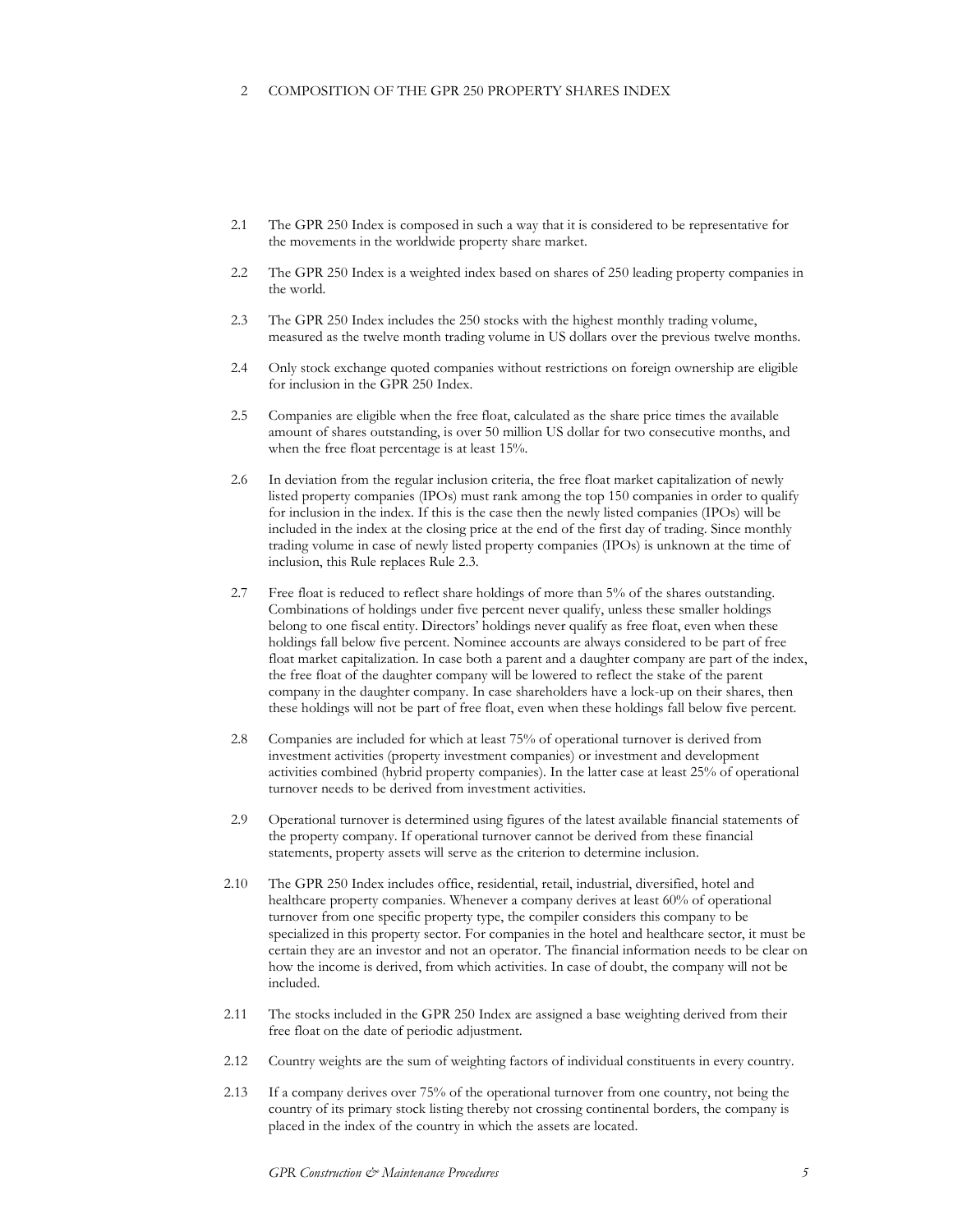- 2.14 In case of exclusion of a company from the index, the compiler will not assign another company for inclusion.
- 2.15 Companies are included if the publication of audited annual reports and press releases on their website are all available in English. An annual report is defined as a current set of accounts consisting of a profit and loss statement, a balance sheet, a directors' review and full notes to the accounts.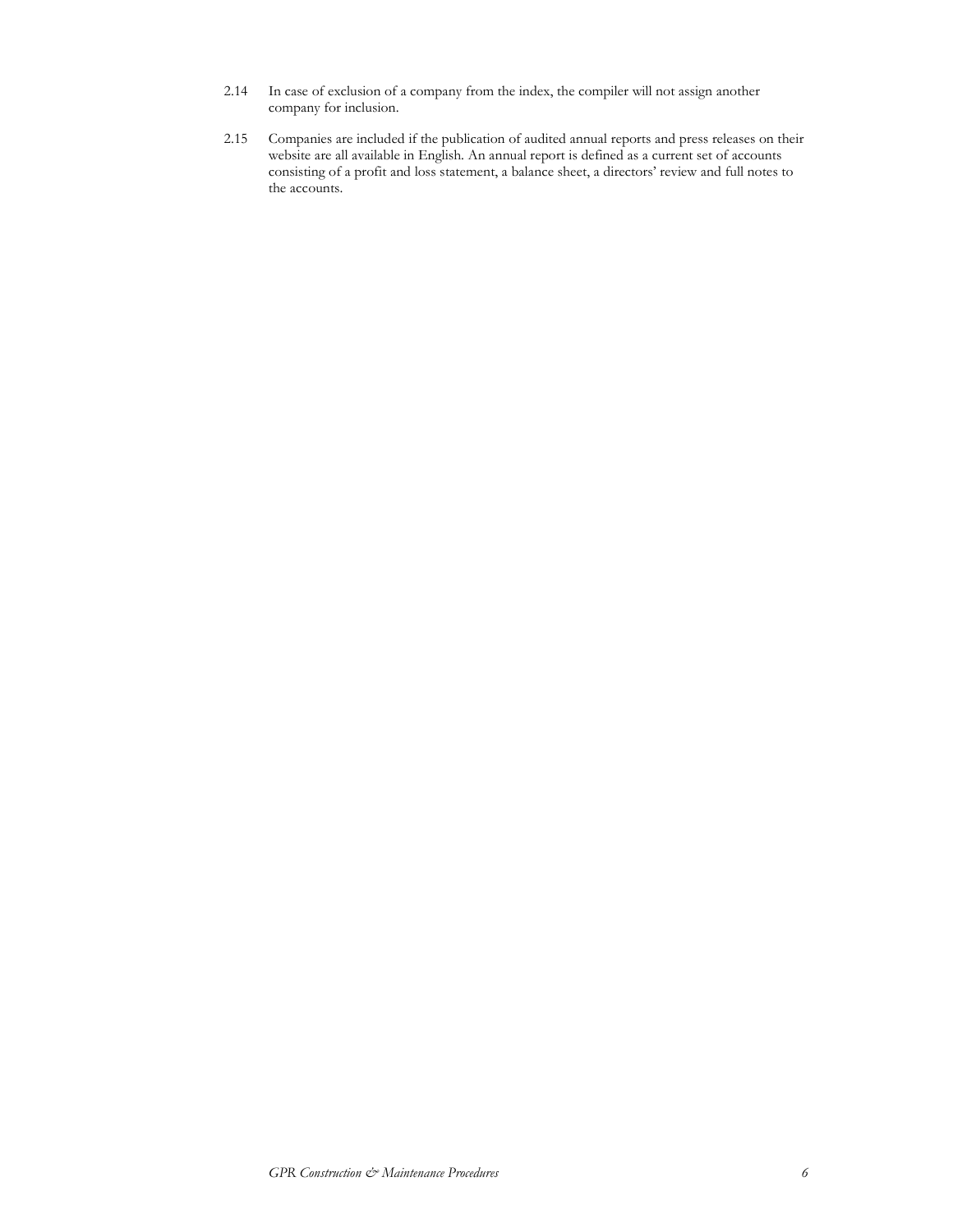## 3 CALCULATION OF THE GPR 250 PROPERTY SHARES INDEX

- 3.1 The value of the GPR 250 Index is based on total return calculations. The components of total return are price return and dividend return.
- 3.2 The base date of the GPR 250 Index is December 31, 1989 and the base value is 100.
- 3.3 Share prices are closing prices established during normal, regulated trading on the stock exchange of primary listing.
- 3.4 Share prices used are most recent closing trade prices.
- 3.5 Changes in free float will be implemented once a month, after close of trading on the third Friday of each month.
- 3.6 Free float changes will be reported at least two weeks before occurrence.
- 3.7 The GPR 250 Index reflects gross dividend payments.
- 3.8 Dividends are included in the index at the ex-dividend date.
- 3.9 Dividends paid out by a company are immediately reinvested at the first index calculation.
- 3.10 Foreign exchange rates are WM/Reuters London close rates.
- 3.11 If for any reason the stock price or a foreign exchange rate is not known or deemed to be unreliable the compiler will, after proper inquiries have been made with the relevant pricing source, calculate the index on the basis of the most recent price for that stock or foreign exchange rate which is known to him.
- 3.12 In case a company decides to cancel or postpone a Dividend after the ex-dividend date an adjustment will be made to the index calculations to take into account the cancelation or postponement.
- 3.13 Once an error occurs in the calculation of the GPR 250 Index resulting in a deviation from the top level local currency denominated index greater than 0.01 basis points, GPR will recalculate the impacted indices if (i) the error occurred in the last two business days and (ii) does not impact end-of-month index values.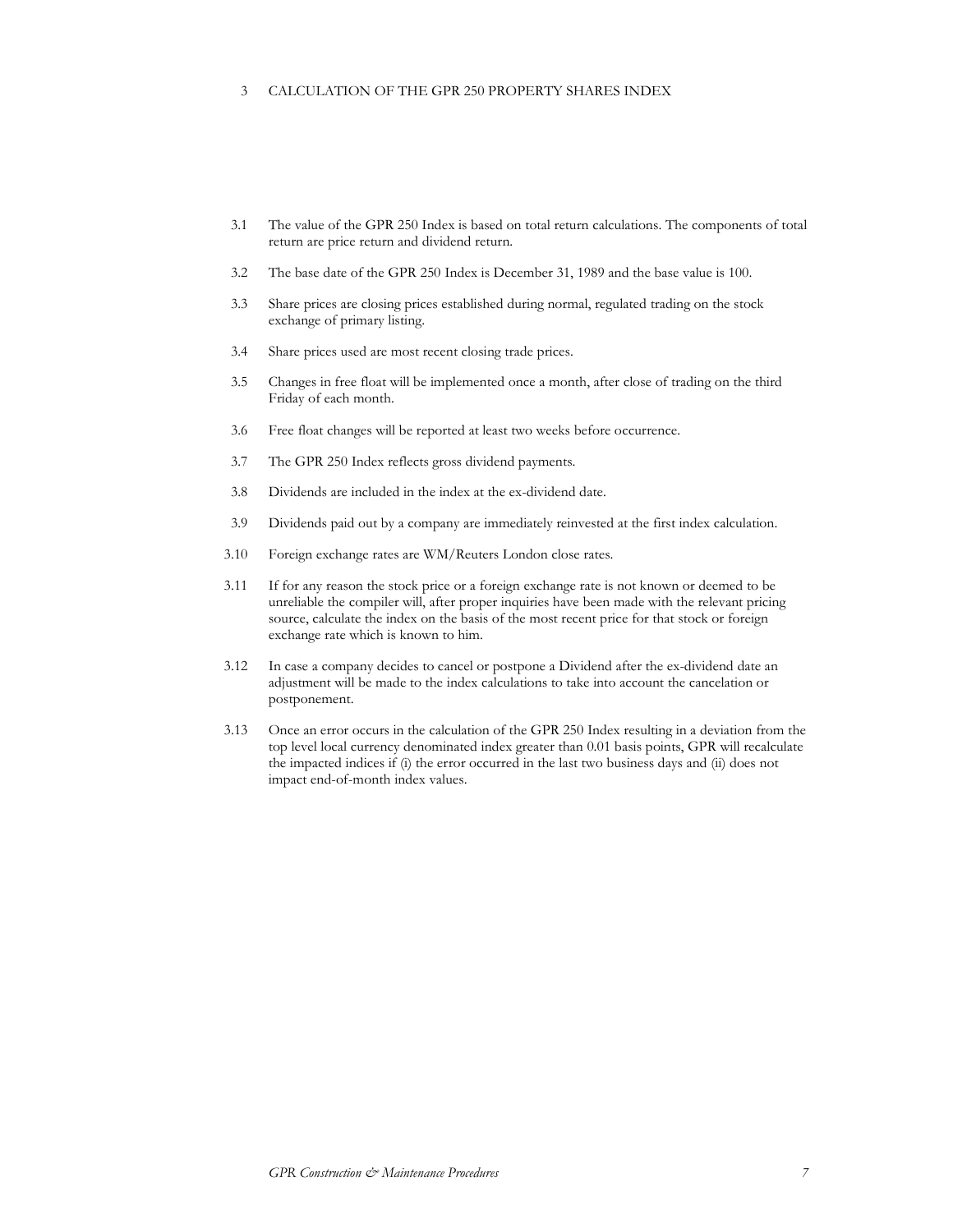## 4 PUBLICATION OF THE GPR 250 PROPERTY SHARES INDEX

- 4.1 The current value of the GPR 250 Index will be published once a day.
- 4.2 Index values calculated will be published on the next trading day.
- 4.3 All index values will remain indicative index values until the fifth trading day of the month following publication of the index. Any changes in the indicative index values will be reported at that time.
- 4.4 After the fifth trading day, no changes to the index can occur.
- 4.5 The compiler of the GPR 250 Index reserves the right to delay publication of values of the index or to suspend or cease publication, if in his opinion circumstances prevail which prevent the proper calculation of the index.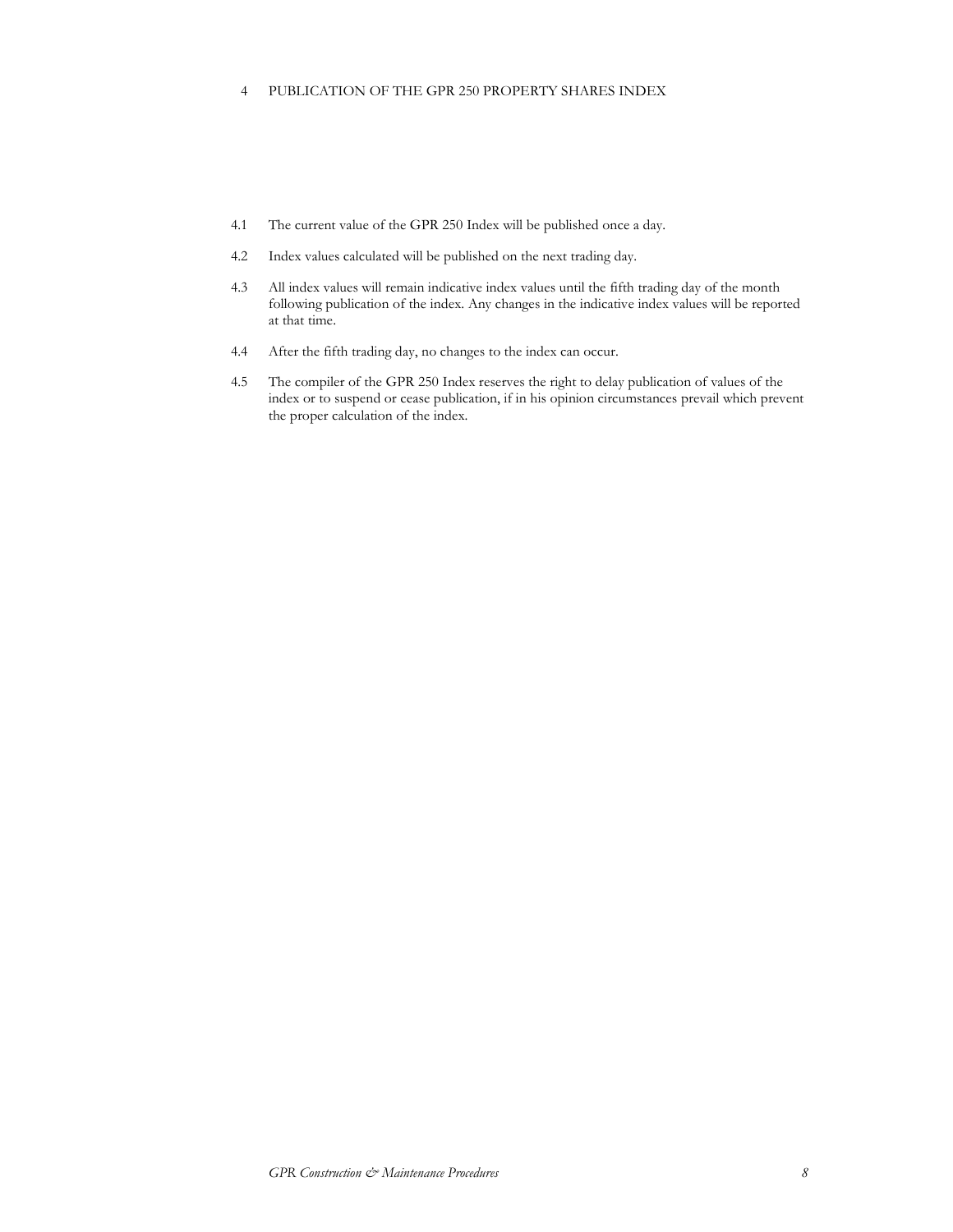## General Rules

- 5.1 The aim of the compiler of the GPR 250 Index when making a periodic adjustment is to ensure that the weighting and selection of the component countries and stocks remains in accordance with the basic principles of the Index, as described in chapter 2.
- 5.2 Periodic adjustments to the selection and base weighting of stocks and countries in the GPR 250 Index will occur quarterly.
- 5.3 Changes in the selection and base weighting of countries or in the selection of stocks will be announced one month before occurrence of the adjustment. The compiler will publish a main list as well as a replacement list. The replacement list is ranked in order of first substitute and serves as a backup in case companies on the main list do not meet the inclusion criteria in the time frame between publication and adjustment. Any exclusion from the main listing will be reported immediately.
- 5.4 Periodic adjustment to the selection and base weighting of stocks and countries included in the GPR 250 Index may not change the historic value of the index.
- 5.5 The selection of stocks included in the GPR 250 Index shall be adjusted quarterly on the basis of monthly trading volume on an absolute basis over the past year on the primary stock exchange. The 225 stocks trading the largest monthly volume on the relevant exchange will be selected. Thereafter the 25 stocks trading the largest monthly volume from those ranking 226th and 275th are selected whereby stocks currently part of the GPR 250 Index are favoured.
- 5.6 If there has not been a publication of monthly trading volume throughout the entire period, adjustments will be based on the longest possible period within that year.
- 5.7 If a stock has multiple listings only the primary listing will be considered.
- 5.8 The weighting of stocks included in the GPR 250 Index shall be adjusted quarterly on the basis of free float of these stocks on the date of periodic adjustment. The compiler will use the most recently published data of free float.
- 5.9 In cases, which are not explicitly defined in the rules for periodic adjustment, periodic adjustment will be carried out in spirit of the aims mentioned in article 2.1. All adjustments must meet the criteria mentioned in articles 2.2 to 2.4.

#### Company Structure Changes

- 5.10 In case of a merger or acquisition in which all of the companies involved are in the GPR 250 Indices, only one company will continue to be part of the GPR 250 Indices. The weight of this company is dependent on the free float market capitalization of the surviving company. Free float will be adjusted to publications following the offer. The compiler will not assign another company for inclusion. The final return will reflect the offer price.
- 5.11 In case of a merger or acquisition in which one of the companies involved is in the GPR 250 Indices and the other company does not meet the criteria as expressed in chapter 2, the company resulting from the activity will have to comply with these criteria in order for the company to remain included in the GPR 250 Indices. If the resulting company fails to meet these criteria, the company will be excluded. The final return will reflect the offer price.
- 5.12 After the occurrence of a de-merger of a company included in the GPR 250 Index, both the original and/or the newly created entities will immediately become part of the index whenever the new entities meet the criteria of chapter 2.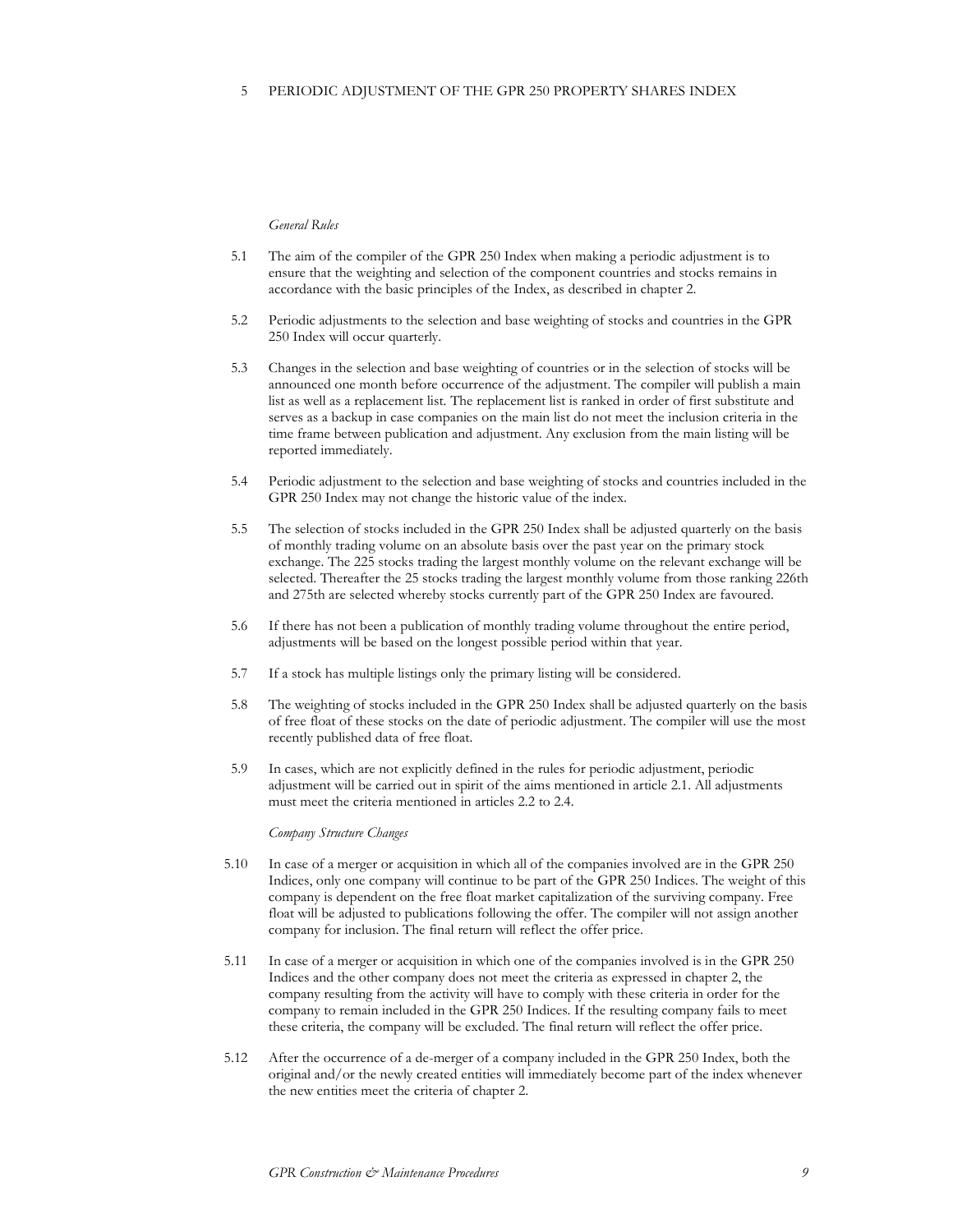- 5.13 After the occurrence of a spin-off of part of a company included in the GPR 250 Index, only the original company will remain part of the index. The spin-off will be treated as an initial public offering.
- 5.14 In case of a suspension of trading in a company, the price of the share will remain the price of the last trade in the companies' shares, reflecting a zero return. The weight of the company in the GPR 250 Index will remain unchanged. In case the suspension eventually leads to a bankruptcy, the loss of the investment will be taken on the filing date. Whenever the suspension continues for more than three consecutive months, the share price will be set at zero, assuming a total loss of the investment.

## Company Capital Changes

- 5.15 The amount of shares outstanding will be changed to reflect seasoned offerings and share repurchases at the day of occurrence.
- 5.16 If a company goes bankrupt, the index will reflect the return by setting the price at zero, in order to reflect a total loss of the investment.
- 5.17 In case of a stock split, a stock dividend, a poison pill, a rights issue or a bonus issue the number of shares will be adjusted. Furthermore, an adjustment factor is implemented to ensure continuity of return calculations.
- 5.18 In case of a merger or acquisition, whereby the target company remains listed on the stock exchange with a free float percentage of at least 15%, this target company will continue to be part of the Index when the offer has been declared unconditional. This article will be superior to articles 5.10 and 5.11.
- 5.19 In the event of a rights issue, an adjustment factor is implemented to ensure continuity of return calculations. If the rights issue is fully underwritten, then the newly issued shares will be included in the index at the closing price at the end of the ex-right date. If the rights issue is not fully underwritten, then the newly issued shares will be included in the index at the closing price at the end of the first day of trading. In case of doubt, the rights issue will be perceived as not fully underwritten.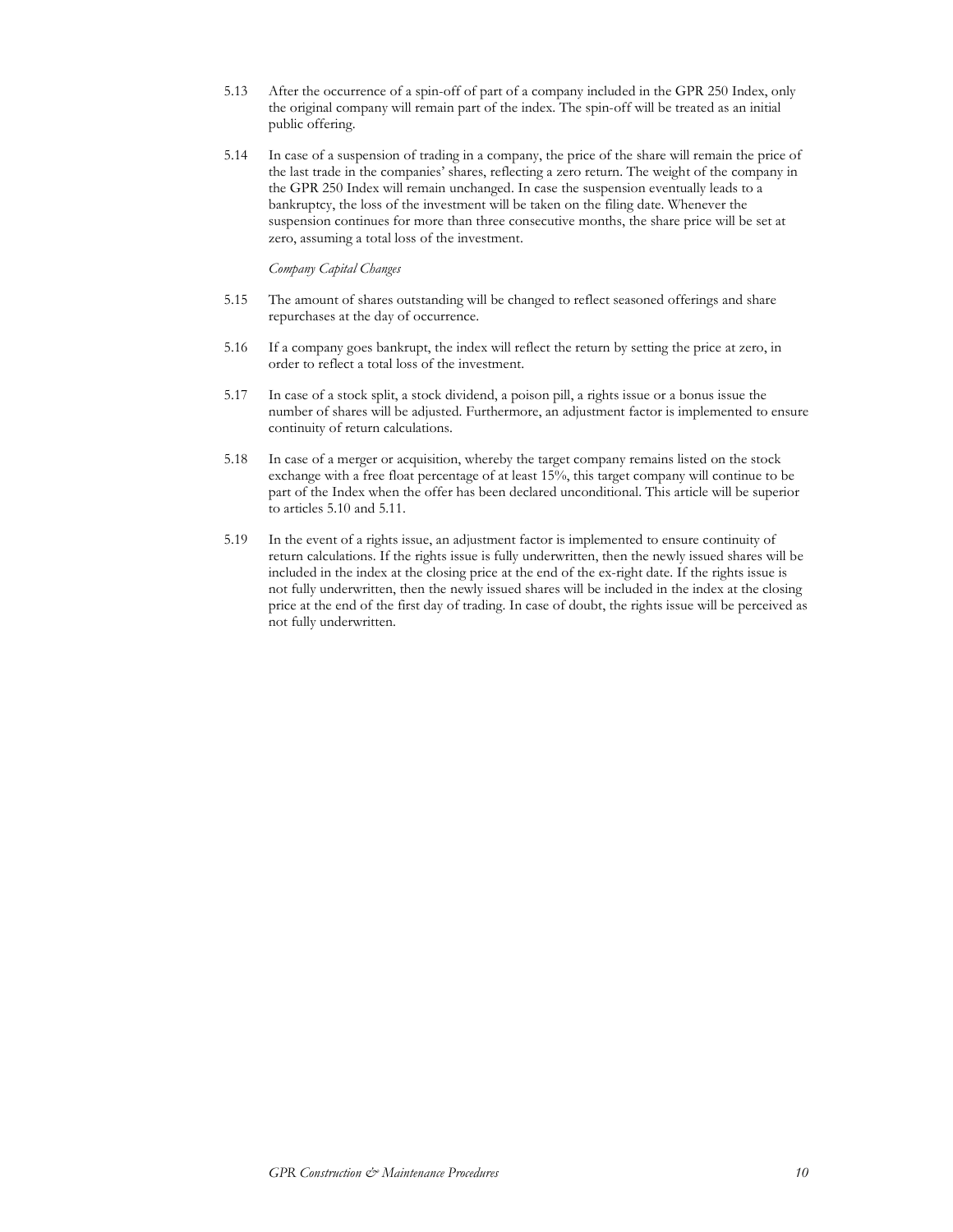- 6.1 Global Property Research acts as the compiler of the GPR 250 Index.
- 6.2 The compiler of the GPR 250 Index is responsible for the daily administration of the index. The compiler of the GPR 250 Index is also responsible for decisions regarding the interpretation of these rules.
- 6.3 In cases for which the rules make no provision, but which require immediate action, the compiler of the GPR 250 Index shall decide to the best of his ability and within the spirit of and in accordance with the aim of the rules.
- 6.4 These rules may be amended, which may also lead to a change in the GPR 250 Index. There must be a period of at least three months between the date of publication of a proposed amendment and the date on which it comes into effect, unless the amendment does not conflict with any interest of the parties involved. No responsibility is accepted for damages arising from an amendment to the rules of the GPR 250 Index.
- 6.5 The compiler of the GPR 250 Index shall make every effort to safeguard the accuracy of the composition, publication and adjustment of the GPR 250 Index in accordance with the applicable rules. However, the compiler of the Index accepts no responsibility whatsoever for any inaccuracy in the share prices, the calculation and publication of the index, the information used to make adjustments neither in the Index nor in the adjustments themselves.
- 6.6 There might be circumstances pursuant to which the compiler can decide to terminate the GPR 250 Index. Before deciding to terminate the Index, the compiler shall consult with the client(s) using the GPR 250 Index. If the compiler, after the consultation, decides to terminate the GPR 250 Index the compiler shall give the client(s) using the GPR 250 Index at least two (2) years prior notice before the GPR 250 Index is terminated. Whenever possible, the compiler shall suggest alternative indices to the client(s) using the GPR 250 Index.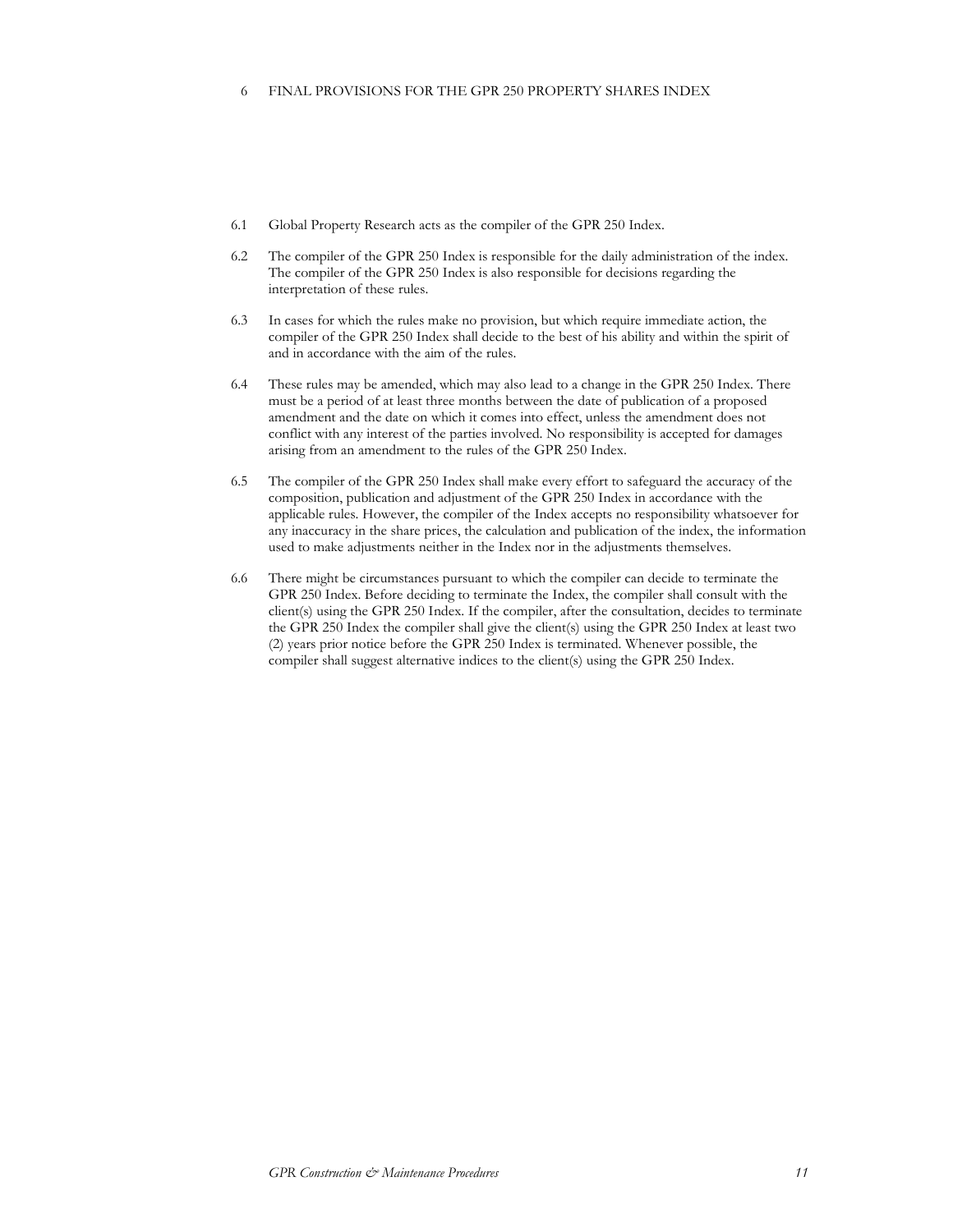GPR General & GPR General Quoted Property Shares Index Calculation Procedures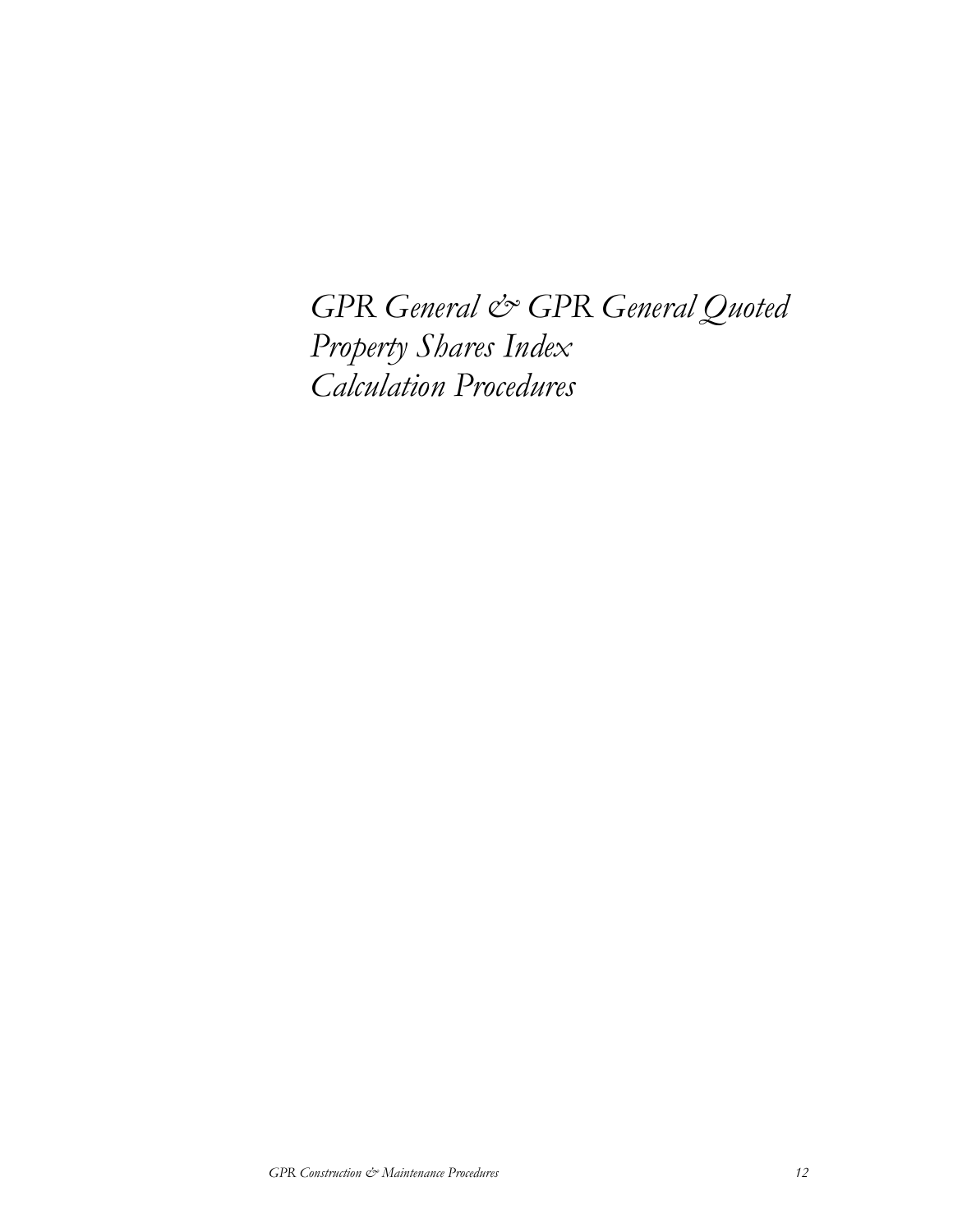### 7 COMPOSITION OF THE GPR GENERAL PROPERTY SHARES INDICES

- 7.1 The GPR General Indices are composed in such a way that they are considered to be representative for the movements in the worldwide property share market.
- 7.2 The GPR General Indices are weighted indices based on shares of property companies worldwide.
- 7.3 The GPR General Indices include companies for which the market capitalization is over 50 million US dollar for two consecutive months, and when the free float percentage is at least 15%.
- 7.4 The GPR General Quoted Index is a sub-index of the GPR General Index. The GPR General Index tracks both the listed property companies and bank-funds, whereas the GPR General Quoted Index excludes these bank-funds.
- 7.5 Companies are included for which at least 75% of operational turnover is derived from investment activities (property investment companies) or investment and development activities combined (hybrid property companies). In the latter case at least 25% of operational turnover needs to be derived from investment activities.
- 7.6 Operational turnover is determined using figures of the latest available financial statements of the property company. If operational income cannot be derived from these financial statements, property assets will serve as the criterion to determine inclusion.
- 7.7 The GPR General Indices include office, residential, retail, industrial, health care, hotel and diversified property companies. Whenever a company derives at least 60% of operational turnover from one specific property type, the compiler considers this company to be specialized in this property sector.
- 7.8 The stocks included in the GPR General Indices are assigned a base weighting derived from their market capitalization.
- 7.9 Country weights are the sum of weighting factors of individual constituents in every country.
- 7.10 If a company derives over 75% of the operational turnover from one country, not being the country of its primary stock listing thereby not crossing continental borders, the company is placed in the index of the country in which the assets are located.
- 7.11 Companies are included if the publication of audited annual reports and press releases on their website are all available in English. An annual report is defined as a current set of accounts consisting of a profit and loss statement, a balance sheet, a directors' review and full notes to the accounts
- 7.12 Only stock exchange quoted companies without restrictions on foreign ownership are eligible for inclusion in the GPR General Index.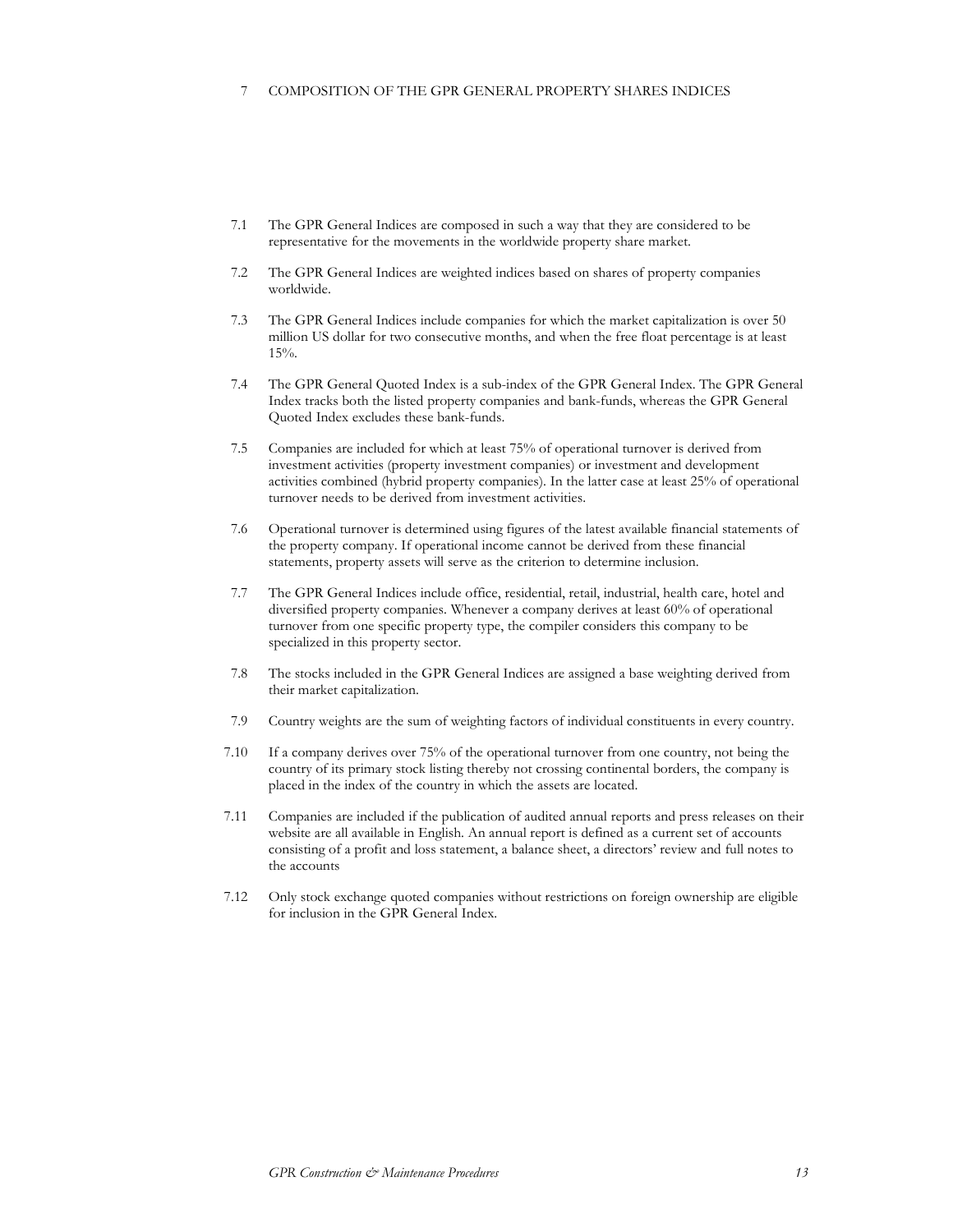## 8 CALCULATION OF THE GPR GENERAL PROPERTY SHARES INDICES

- 8.1 The values of the GPR General Indices are based on total return calculations. The components of total return are price return and dividend return.
- 8.2 The base date of the GPR General Indices is December 31, 1983 and the base value is 100.
- 8.3 Share prices are closing prices established during normal, regulated trading on the stock exchange of primary listing.
- 8.4 Share prices used are most recent closing trade prices.
- 8.5 The GPR General Indices reflect gross dividend payments.
- 8.6 Dividends are included in the index at the ex-dividend date.
- 8.7 Dividends paid out by a company are reinvested at the first index calculation.
- 8.8 Foreign exchange rates are WM/Reuters London close rates.
- 8.9 If for any reason the stock price or a foreign exchange rate is not known or deemed to be unreliable the compiler will, after proper inquiries have been made with the relevant pricing source, calculate the index on the basis of the most recent price for that stock or foreign exchange rate which is known to him.
- 8.10 In case a company decides to cancel or postpone a Dividend after the ex-dividend date an adjustment will be made to the index calculations to take into account the cancelation or postponement.
- 8.11 Once an error occurs in the calculation of the GPR General Index resulting in a deviation from the top level local currency denominated index greater than 0.01 basis points, GPR will recalculate the impacted indices if (i) the error occurred in the last two business days and (ii) does not impact end-of-month index values.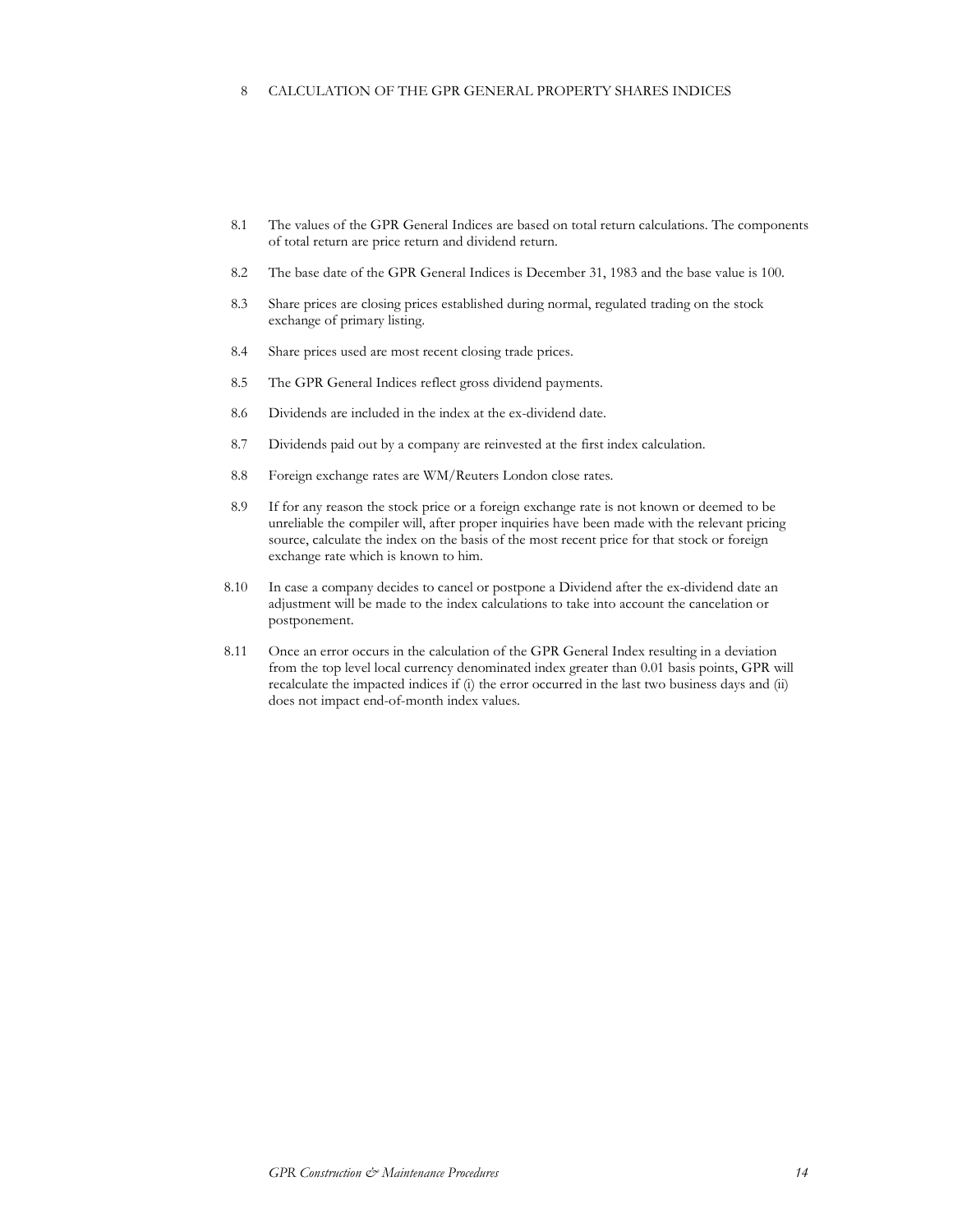# 9 PUBLICATION OF THE GPR GENERAL PROPERTY SHARES INDICES

- 9.1 The current value of the GPR General Indices will be published once a day.
- 9.2 Index values calculated will be published on the next day.
- 9.3 The compiler of the GPR General Indices reserves the right to delay publication of values of the indices or to suspend or cease publication, if in his opinion circumstances prevail which prevent the proper calculation of the indices.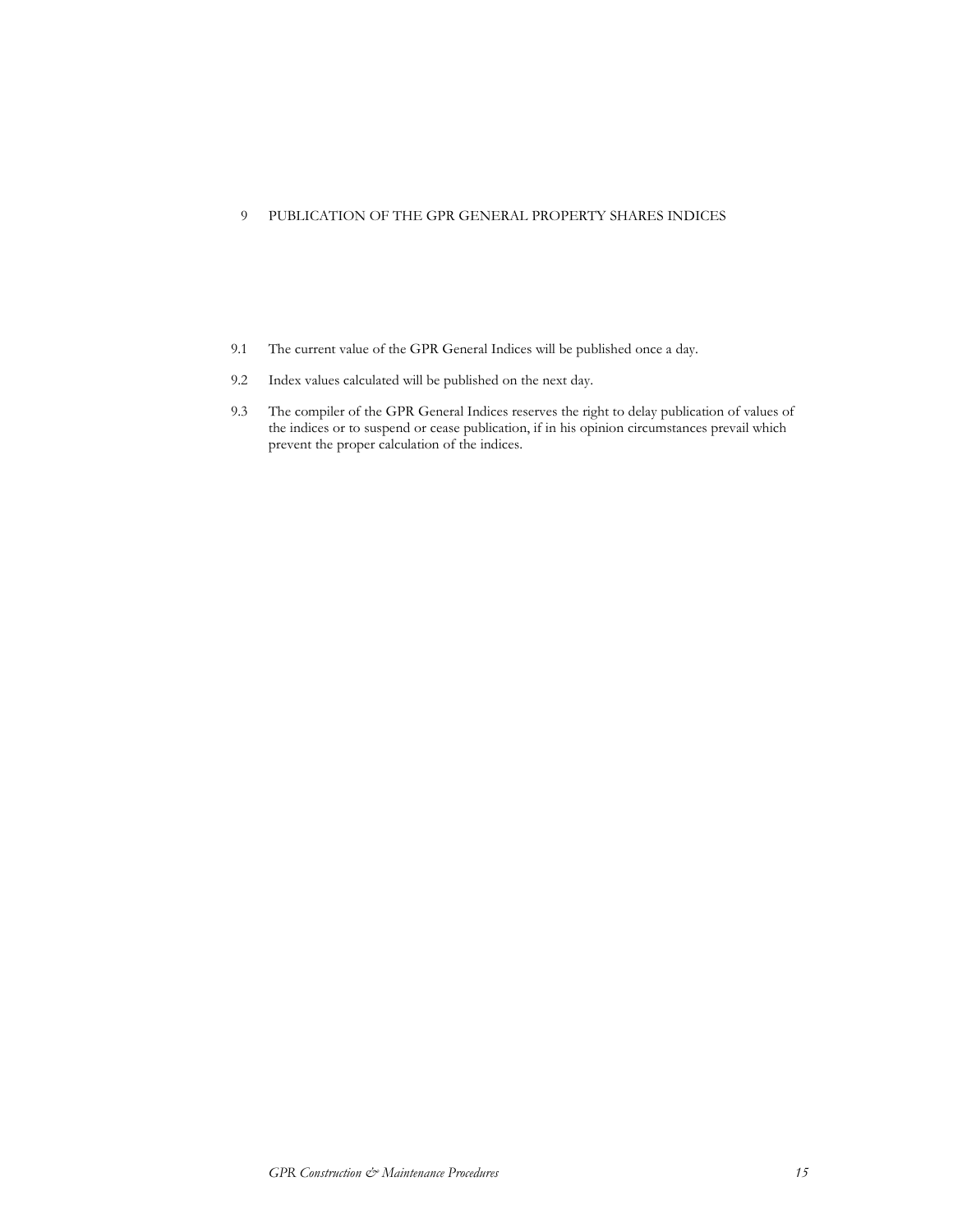#### General Rules

- 10.1 The aim of the compiler of the GPR General Indices when making a periodic adjustment is to ensure that the weighting and selection of the component countries and stocks remains in accordance with the basic principles of the index, as described in articles 7.1 through 7.4.
- 10.2 Periodic adjustments to the selection and base weighting of stocks and countries in the GPR General Indices will occur monthly.
- 10.3 Changes in the selection and base weighting of countries or in the selection of stocks, or any correction with respect to the market capitalization will be announced one month before occurrence of the adjustment. The compiler will publish a main index constituent list. Any exclusion from the main list will be reported immediately.
- 10.4 Monthly adjustment to the selection and base weighting of stocks and countries included in the GPR General Indices may not change the historic value of the index.
- 10.5 If a stock has multiple listings only the primary listing will be considered.

Company Structure Changes

- 10.6 In case of a merger or acquisition in which all of the companies involved are in the GPR General Indices, only one company will continue to be part of the GPR General Indices. The weight of this company is dependent on the market capitalization of the surviving company. Market capitalization will be adjusted to publications following the offer. The final return will reflect the offer price.
- 10.7 In case of a merger or acquisition in which one of the companies involved is in the GPR General Indices and the other company does not meet the criteria as expressed in chapter 7, the company resulting from the activity will have to comply with these criteria in order for the company to remain included in the GPR General Indices. If the resulting company fails to meet these criteria, the company will be excluded. The final return will reflect the offer price.
- 10.8 After the occurrence of a de-merger of a company included in the GPR General Indices, both the original and/or the newly created entities will immediately become part of the index whenever the new entities meet the criteria of articles 7.1-7.12.
- 10.9 After the occurrence of a spin-off of part of a company included in the GPR General Indices, only the original company will remain part of the index. The spin-off will be treated as an initial public offering.
- 10.10 In case of a suspension of trading in a company, the price of the share will remain the price of the last trade in the companies' shares, reflecting a zero return. The weight of the company in the GPR General Indices will remain unchanged. In case the suspension eventually leads to a bankruptcy, the loss of the investment will be taken on the filing date. Whenever the suspension continues for more than three consecutive months, the share price will be set at zero, assuming a total loss of the investment.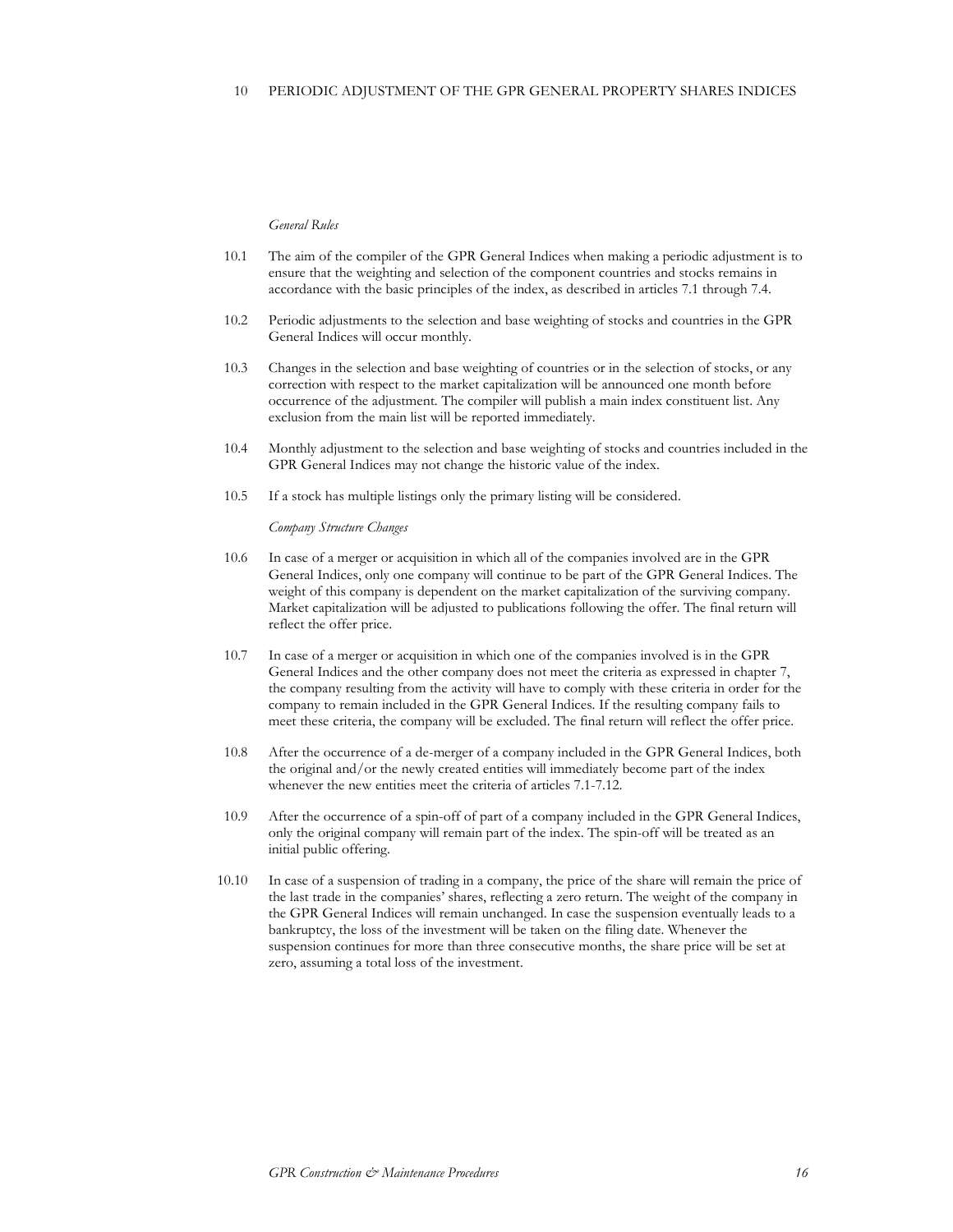## Company Capital Changes

- 10.11 The amount of shares outstanding will be changed to reflect seasoned offerings and share repurchases at the day of occurrence.
- 10.12 If a company goes bankrupt, the Indices will reflect the return by setting the price at zero, in order to reflect a total loss of the investment.
- 10.13 In case of a stock split, a stock dividend, a poison pill, a rights issue or a bonus issue the number of shares will be adjusted. Furthermore, an adjustment factor is implemented to ensure continuity of return calculations.
- 10.14 In case of a merger or acquisition, whereby the target company remains listed on the stock exchange with a free float percentage of at least 15%, this target company will continue to be part of the Index when the offer has been declared unconditional. This article will be superior to articles 10.6 and 10.7.
- 10.15 In the event of a rights issue, an adjustment factor is implemented to ensure continuity of return calculations. If the rights issue is fully underwritten, then the newly issued shares will be included in the index at the closing price at the end of the ex-right date. If the rights issue is not fully underwritten, then the newly issued shares will be included in the index at the closing price at the end of the first day of trading. In case of doubt, the rights issue will be perceived as not fully underwritten.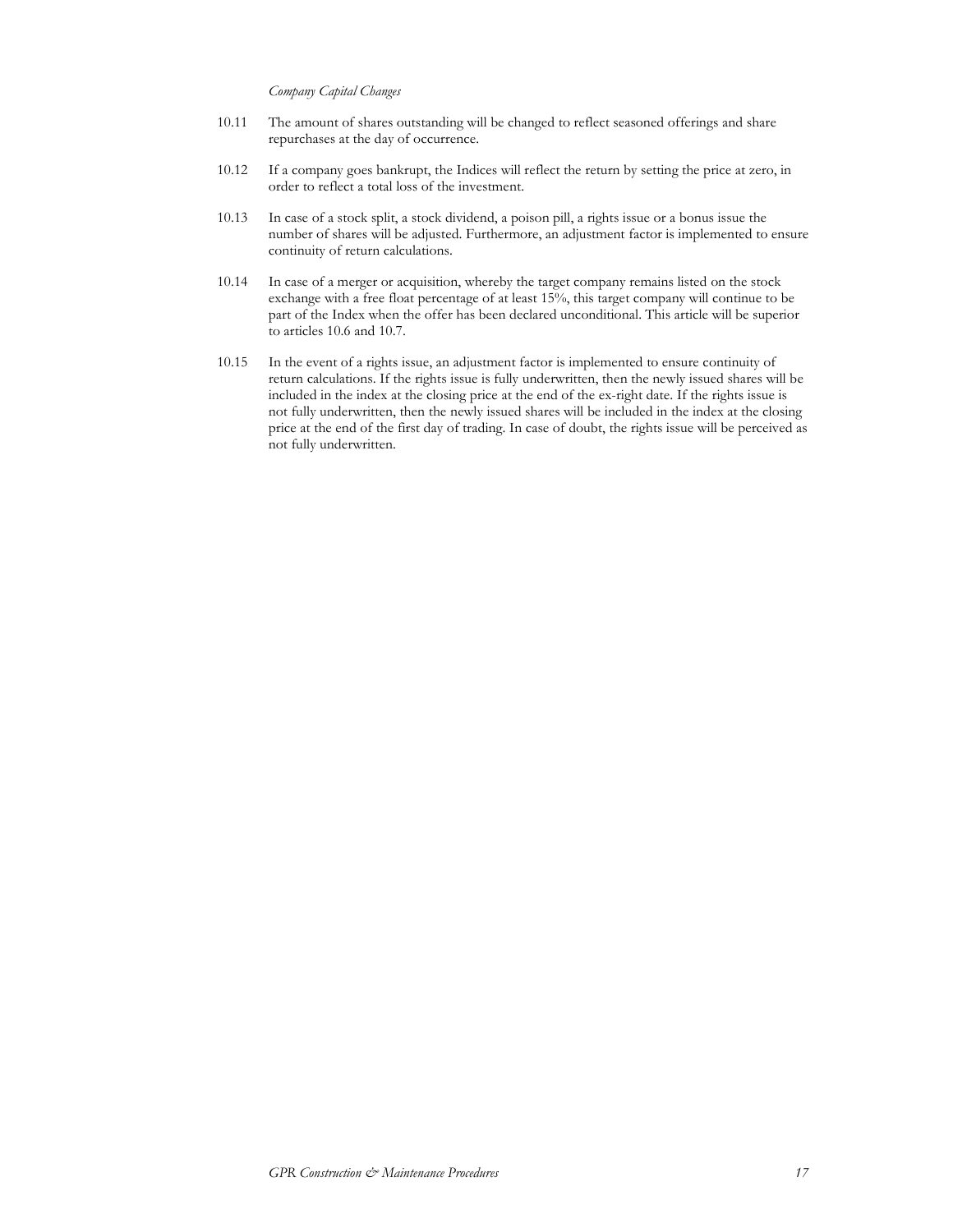- 11.1 Global Property Research acts as the compiler of the GPR General Indices.
- 11.2 The compiler of the GPR General Indices is responsible for the daily administration of the Index. The compiler of the GPR General Indices is also responsible for decisions regarding the interpretation of these rules.
- 11.3 In cases for which the rules make no provision, but which require immediate action, the compiler of the GPR General Indices shall decide to the best of his ability and within the spirit of and in accordance with the aim of the rules.
- 11.4 These rules may be amended, which may also lead to a change in the GPR General Indices. There will be a period of at least three months between the date of publication of a proposed amendment and the date on which it comes into effect, unless the amendment does not conflict with any interest of the parties involved. No responsibility is accepted for damages arising from an amendment to the rules of the GPR General Indices.
- 11.5 The compiler of the GPR General Indices shall make every effort to safeguard the accuracy of the composition, publication and adjustment of the GPR General Indices in accordance with the applicable rules. However, the compiler of the Indices accept no responsibility whatsoever for any inaccuracy in the share prices, the calculation and publication of the index, the information used to make adjustments in the Index nor in the adjustments themselves
- 11.6 There might be circumstances pursuant to which the compiler can decide to terminate the GPR General Indices. Before deciding to terminate the Index, the compiler shall consult with the client(s) using the GPR General Indices. If the compiler, after the consultation, decides to terminate the GPR General Indices the compiler shall give the client(s) using the GPR General Indices at least two (2) years prior notice before the GPR General Indices is terminated. Whenever possible, the compiler shall suggest alternative indices to the client(s) using the GPR General Indices.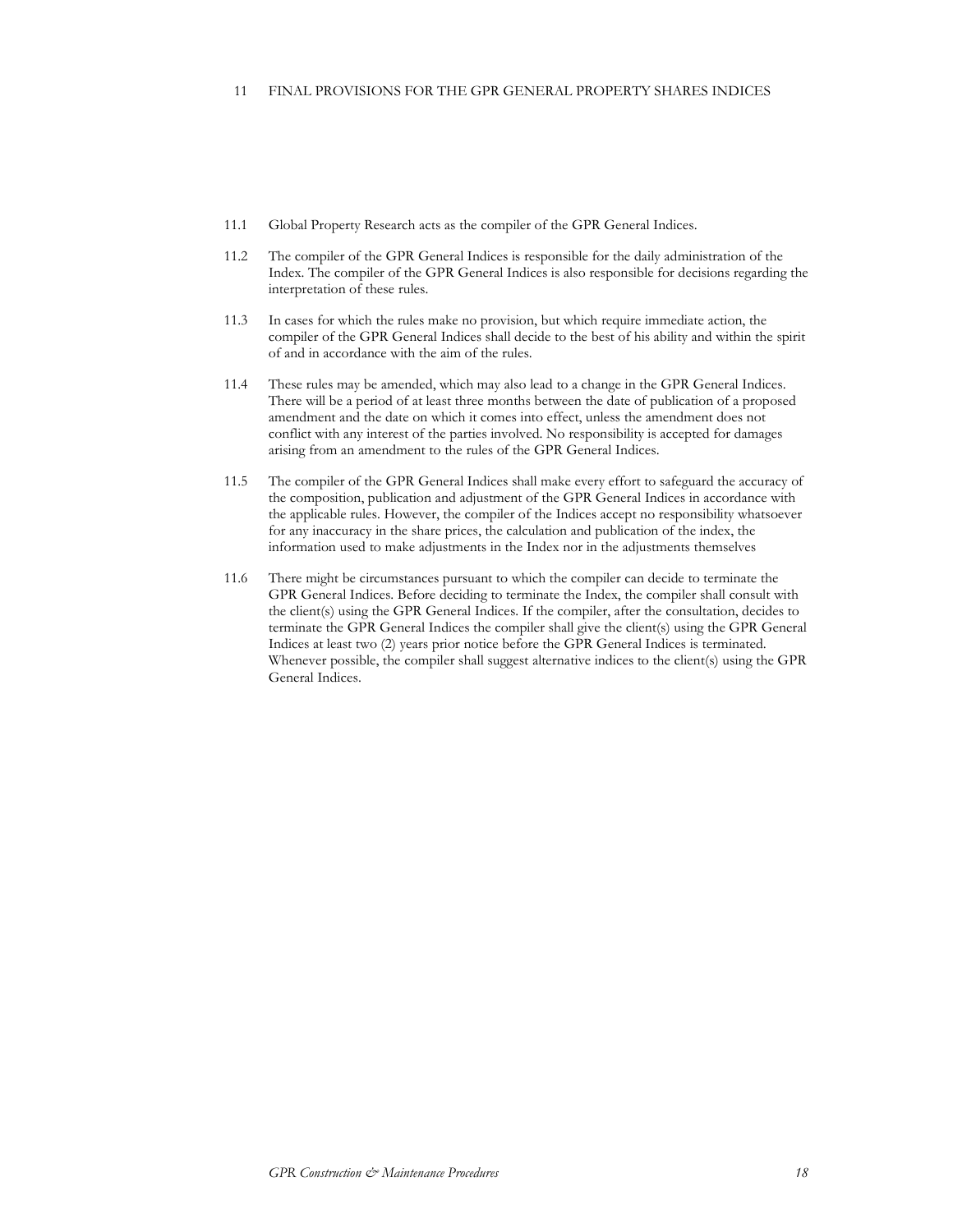Appendix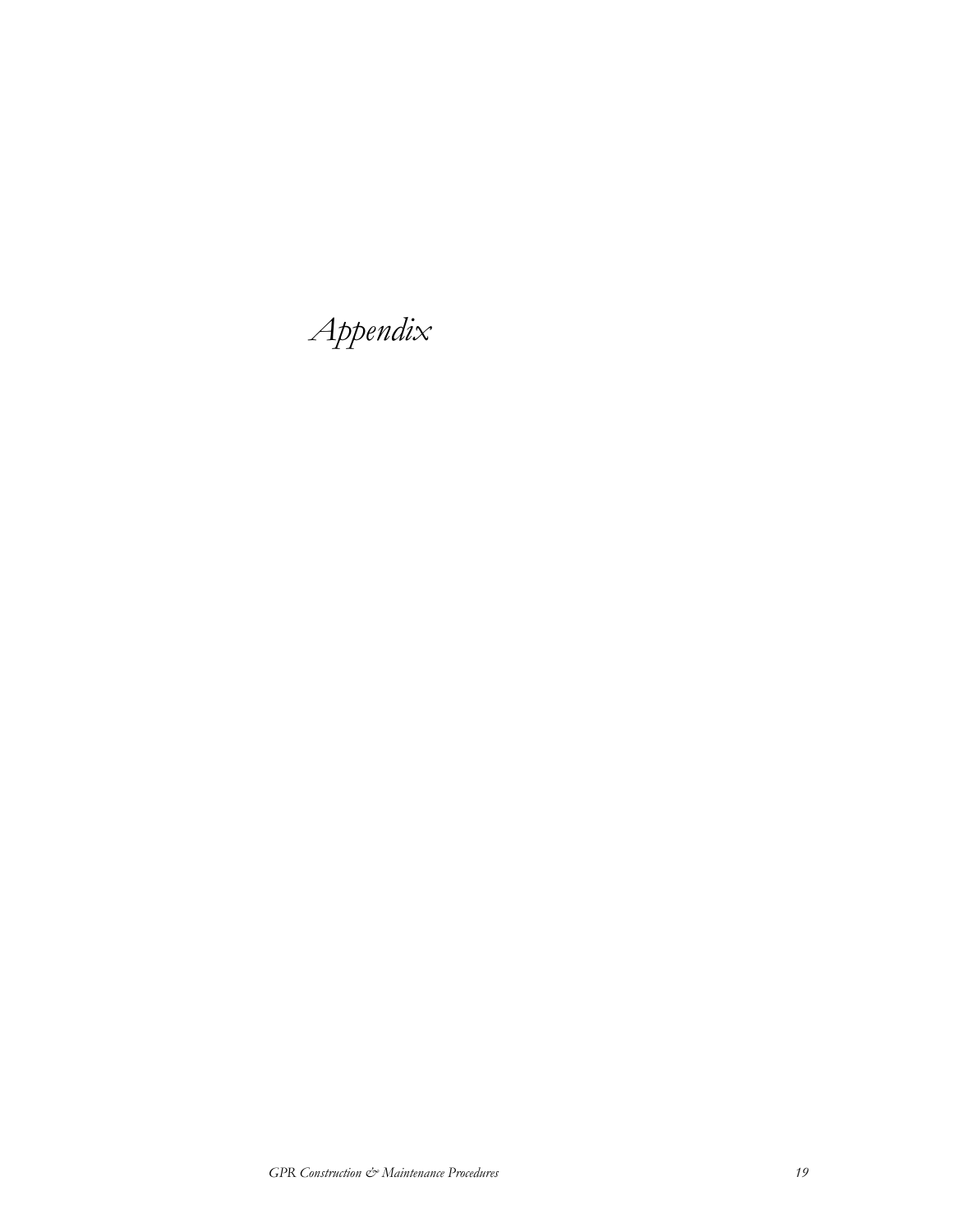#### 12 VERSION HISTORY

April 13, 2001

- 3.10 Foreign exchange rates are WM/Reuters London close rates.
- from Foreign exchange rates are New York monthly close composite exchange rates.
- 8.8 Foreign exchange rates are WM/Reuters London close rates.
- from Foreign exchange rates are New York monthly close composite exchange rates.

July 1, 2001

- 3.5 Changes in free float will be implemented once a month, on the first trading day of each month.
- from Changes in free float will be implemented twice a month, on the 15th calendar day of the month or the first trading day thereafter and the last trading day of each month.

#### January 1, 2004

- 2.8 Companies are included for which at least 75% of operational turnover is derived from investment activities (property investment companies) or investment and development activities combined (hybrid property companies). In the latter case at least 25% of operational turnover needs to be derived from investment activities.
- from Companies are included for which at least 75% of operational turnover is derived from investment activities (property investment companies) or investment and development activities combined (hybrid property companies).
- 2.10 The GPR 250 Index includes office, residential, retail, industrial, diversified, hotel and healthcare property companies. Whenever a company derives at least 60% of operational turnover from one specific property type, the compiler considers this company to be specialized in this property sector. For companies in the hotel and healthcare sector, it must be certain they are an investor and not an operator. The financial information needs to be clear on how income is derived, from which activities. In case of doubt, the company will not be included.
- from The GPR 250 Index includes office, residential, retail, industrial, diversified property companies. Whenever a company derives at least 60% of operational turnover from one specific property type, the compiler considers this company to be specialized in this property sector.

## September 1, 2006

- 2.6 In deviation from the regular inclusion criteria, the free float market capitalization of newly listed property companies (IPOs) must rank among the top 150 companies in order to qualify for inclusion in the index. If this is the case then the newly listed companies (IPOs) will be included in the index at the closing price at the end of the first day of trading. Since monthly trading volume in case of newly listed property companies (IPOs) is unknown at the time of inclusion, this Rule replaces Rule 2.3.
- from In deviation from the regular inclusion criteria, the free float market capitalization of newly listed property companies must rank among the top 150 companies in order to qualify for inclusion in the index. Since monthly trading volume in case of an initial public offering is unknown at the time of inclusion, this article replaces article 2.3.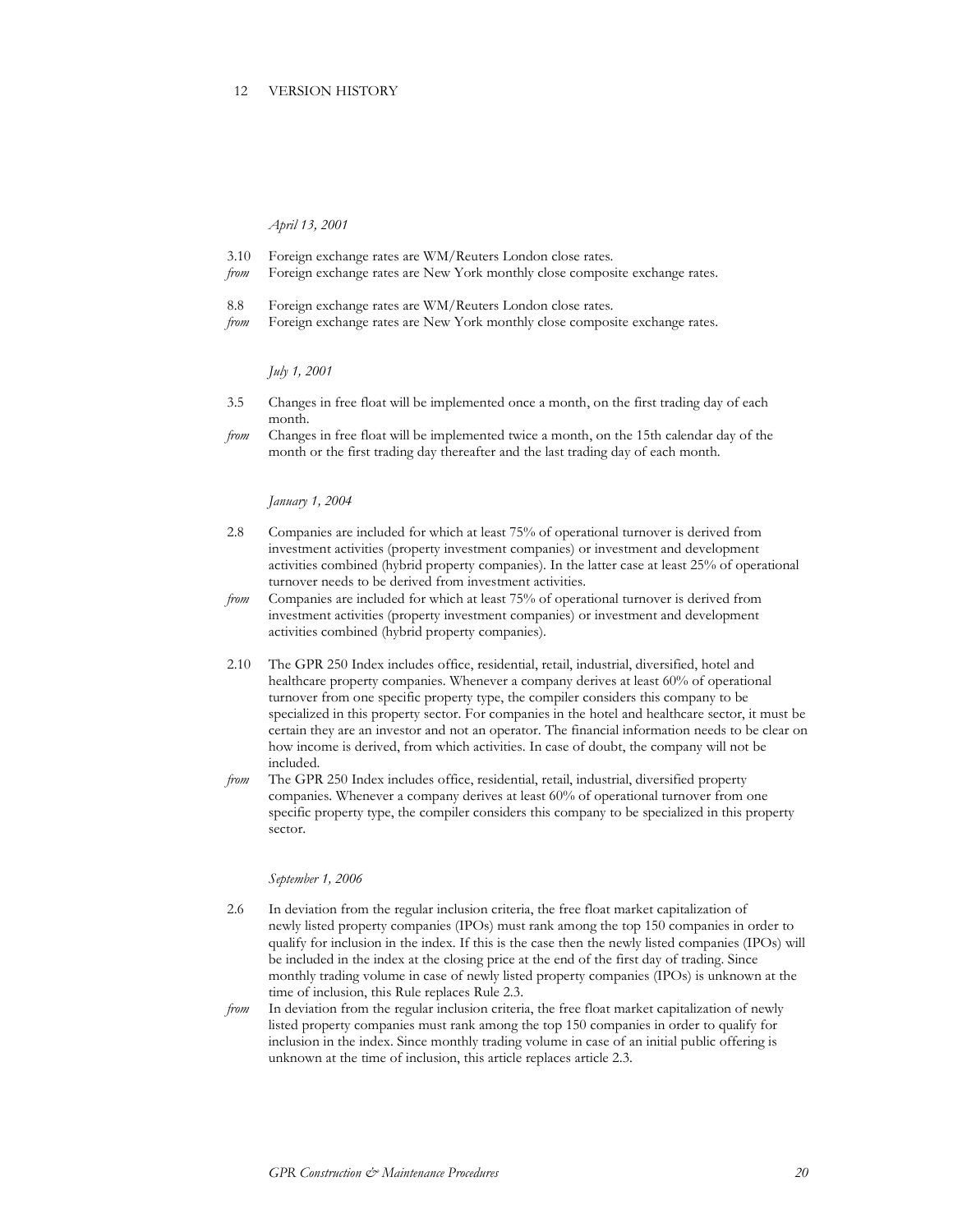January 1, 2007

- 2.5 Companies are eligible for inclusion when the free float, calculated as the share price times the available amount of shares outstanding, is over 50 million US dollar for two consecutive months, and when the free float percentage is at least 15%.
- from Companies are eligible for inclusion when the free float, calculated as the share price times the available amount of shares outstanding, is over 50 million US dollar for two consecutive months.
- 5.18 In case of a merger or acquisition, whereby the target company remains listed on the stock exchange with a free float percentage of at least 15%, this target company will continue to be part of the Index when the offer has been declared unconditional. This article will be superior to articles 5.10 and 5.11.
- 7.3 The GPR General Indices include companies for which the market capitalization is over 50 million US dollar for two consecutive months, and when the free float percentage is at least 15%.
- from The GPR General Indices include companies for which the market capitalization is over 50 million US dollar for two consecutive months.
- 10.14 In case of a merger or acquisition, whereby the target company remains listed on the stock exchange with a free float percentage of at least 15%, this target company will continue to be part of the Index when the offer has been declared unconditional. This article will be superior to articles 10.6 and 10.7.

March 1, 2007

- 2.7 Free float is reduced to reflect share holdings of more than 5% of the shares outstanding. Combinations of holdings under five percent never qualify, unless these smaller holdings belong to one fiscal entity. Directors' holdings never qualify as free float, even when these holdings fall below five percent. Nominee accounts are always considered to be part of free float market capitalization. In case both a parent and a daughter company are part of the index, the free float of the daughter company will be lowered to reflect the stake of the parent company in the daughter company. In case shareholders have a lock-up on their shares, then these holdings will not be part of free float, even when these holdings fall below five percent.
- from Free float is reduced to reflect share holdings of more than 10% of the shares outstanding. Combinations of holdings under ten percent never qualify, unless these smaller holdings belong to one fiscal entity. Directors' holdings never qualify as free float, even when these holdings fall below ten percent. Nominee accounts are always considered to be part of available market capitalization. In case both a parent and a daughter company are part of the index, the free float of the daughter company will be lowered to reflect the stake of the parent company in the daughter company.

March 1, 2008

- 3.5 Changes in free float will be implemented once a month, after close of trading on the third Friday of each month.
- from Changes in free float will be implemented once a month, on the first trading day of each month.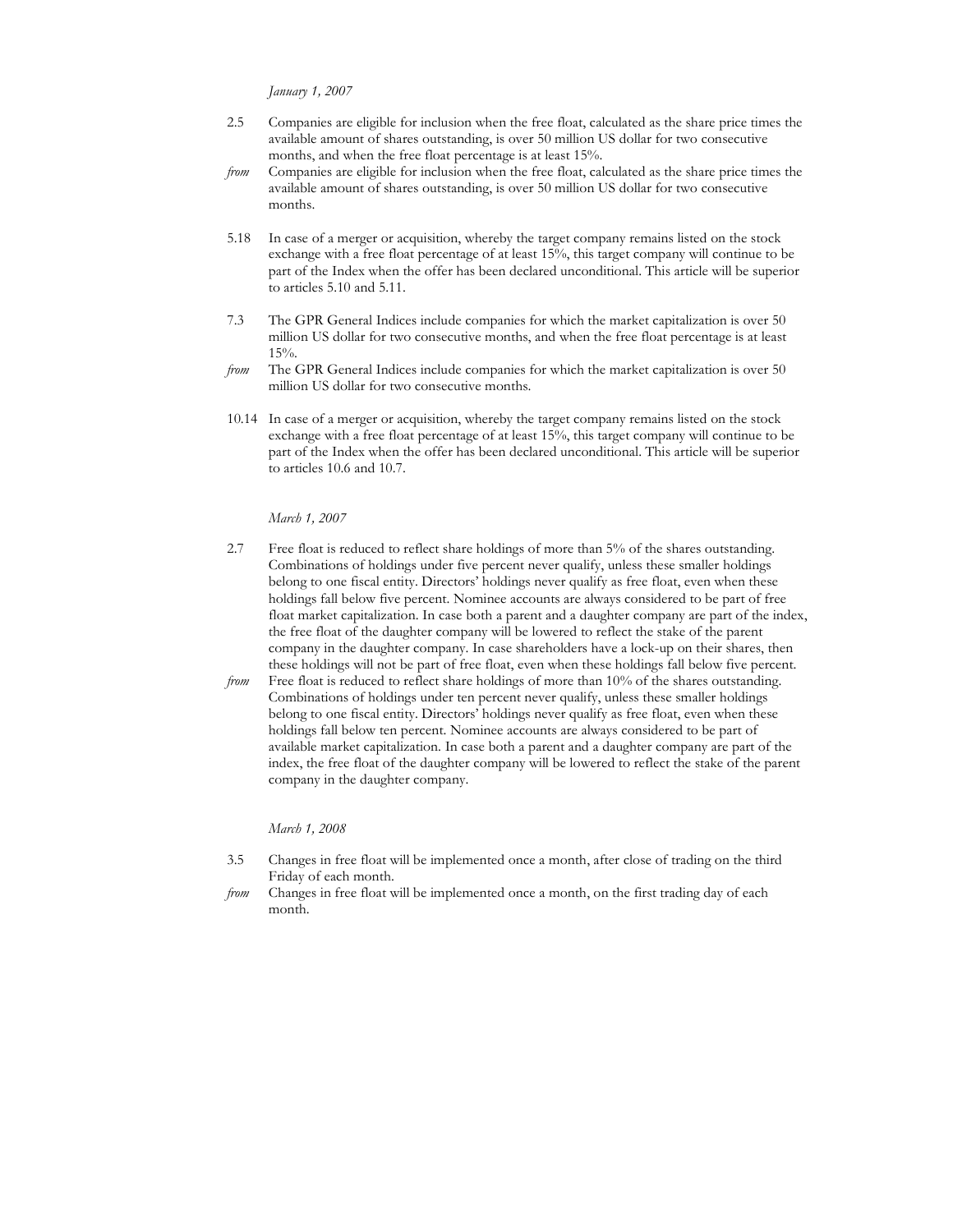March 1, 2009

- 2.5 Companies are eligible if the free float, calculated as the share price times the available amount of shares outstanding, is over 50 million US dollar for two consecutive months, and when the free float percentage is at least 15%.
- from Companies are eligible for inclusion if the free float, calculated as the share price times the available amount of shares outstanding, is over 50 million US dollar for two consecutive months, and when the free float percentage is at least 15%.

## October 1, 2009

- 5.19 In the event of a rights issue, an adjustment factor is implemented to ensure continuity of return calculations. If the rights issue is fully underwritten, then the newly issued shares will be included in the index at the closing price at the end of the ex-right date. If the rights issue is not fully underwritten, then the newly issued shares will be included in the index at the closing price at the end of the first day of trading. In case of doubt, the rights issue will be perceived as not fully underwritten.
- 10.15 In the event of a rights issue, an adjustment factor is implemented to ensure continuity of return calculations. If the rights issue is fully underwritten, then the newly issued shares will be included in the index at the closing price at the end of the ex-right date. If the rights issue is not fully underwritten, then the newly issued shares will be included in the index at the closing price at the end of the first day of trading. In case of doubt, the rights issue will be perceived as not fully underwritten.

#### July 1, 2011

- 2.4 Only stock exchange quoted companies without restrictions on foreign ownership are eligible for inclusion in the GPR 250 Index.
- from Only stock exchange quoted companies are eligible for inclusion in the GPR 250 Index.
- 4.2 Index values calculated will be published on the next trading day.
- from Index values calculated on non-trading days in the Netherlands will be published on the first trading day following calculation.
- 7.12 Only stock exchange quoted companies without restrictions on foreign ownership are eligible for inclusion in the GPR 250 General.

October 1, 2011

- 5.10 In case of a merger or acquisition in which all of the companies involved are in the GPR 250 Indices, only one company will continue to be part of the GPR 250 Indices. The weight of this company is dependent on the free float market capitalization of the surviving company. Free float will be adjusted to publications following the offer. The compiler will not assign another company for inclusion. The final return will reflect the offer price.
- from In case of a merger or acquisition in which all of the companies involved are in the index, only one company will continue to be part of the Index. The weight of this company is dependent on the free float market capitalization of the surviving company. Free float will be adjusted to publications following the offer. The compiler will not assign another company for inclusion. The final return will reflect the offer price or the latest trade; whichever is highest.
- 5.11 In case of a merger or acquisition in which one of the companies involved is in the GPR 250 Indices and the other company does not meet the criteria as expressed in chapter 2, the company resulting from the activity will have to comply with these criteria in order for the company to remain included in the GPR 250 Indices. If the resulting company fails to meet these criteria, the company will be excluded. The final return will reflect the offer price.
- from In case of a merger or acquisition in which one of the companies involved is in the GPR 250 Index and the other company does not meet the criteria as expressed in chapter 2, the company resulting from the activity will have to comply with these criteria in order for the company to remain included in the GPR 250 Index. If the resulting company fails to meet these criteria, the company will be excluded.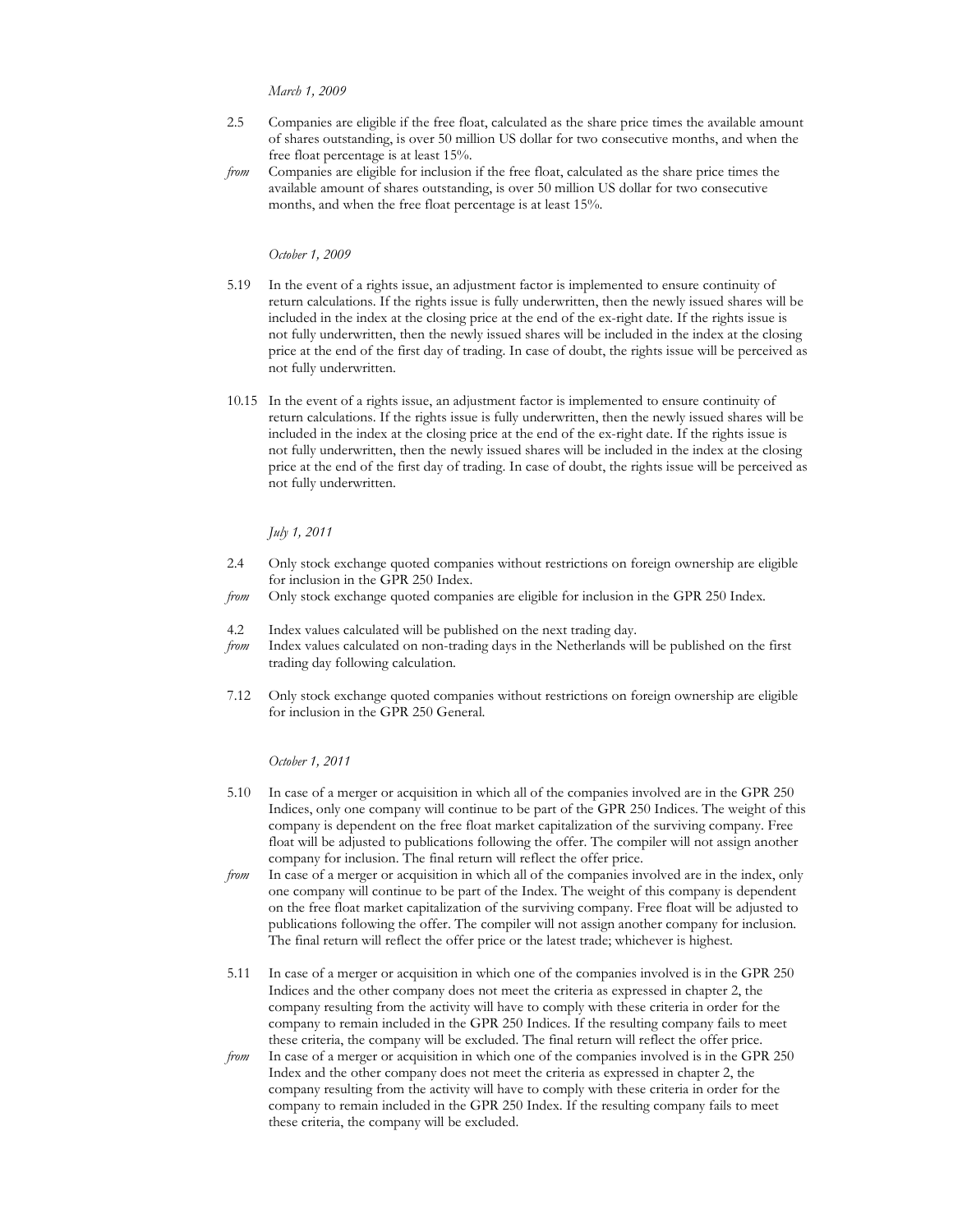- 10.6 In case of a merger or acquisition in which all of the companies involved are in the GPR General Indices, only one company will continue to be part of the GPR General Indices. The weight of this company is dependent on the market capitalization of the surviving company. Market capitalization will be adjusted to publications following the offer. The final return will reflect the offer price.
- from In case of a merger or acquisition in which all of the companies involved are in the index, only one company will continue to be part of the Index. The weight of this company is dependent on the market capitalization of the surviving company. Market capitalization will be adjusted to publications following the offer. The final return will reflect the offer price or the latest trade; whichever is highest.
- 10.7 In case of a merger or acquisition in which one of the companies involved is in the GPR General Indices and the other company does not meet the criteria as expressed in chapter 7, the company resulting from the activity will have to comply with these criteria in order for the company to remain included in the GPR General Indices. If the resulting company fails to meet these criteria, the company will be excluded. The final return will reflect the offer price.
- from In case of a merger or acquisition in which one of the companies involved is in the GPR General Indices and the other company does not meet the criteria as expressed in chapter 7, the company resulting from the activity will have to comply with these criteria in order for the company to remain included in the GPR General Indices. If the resulting company fails to meet these criteria, the company will be excluded.

### December 24, 2012

- 2.13 If a company derives over 75% of the operational turnover from one country, not being the country of its primary stock listing thereby not crossing continental borders, the company is placed in the index of the country in which the assets are located.
- from If a company derives over 75% of the operational turnover from one country, not being the country of its primary stock listing, the company is placed in the index of the country in which the assets are located.
- 7.10 If a company derives over 75% of the operational turnover from one country, not being the country of its primary stock listing thereby not crossing continental borders, the company is placed in the index of the country in which the assets are located.
- from If a company derives over 75% of the operational turnover from one country, not being the country of its primary stock listing, the company is placed in the index of the country in which the assets are located.

#### December 22, 2014

- Glossary Investment activities Income generating property holdings, hereby excluding investments in infrastructure assets, telecom towers and billboards
- from Investment activities Income generating property holdings, including land

## June 23, 2015

- Glossary Primary stock listing Quotation of the stock with the highest number of shares traded measured over a period of one year. In case no trading history over the past year is available the compiler will assign a primary stock listing
- from Primary stock listing Quotation of the stock with the highest number of shares traded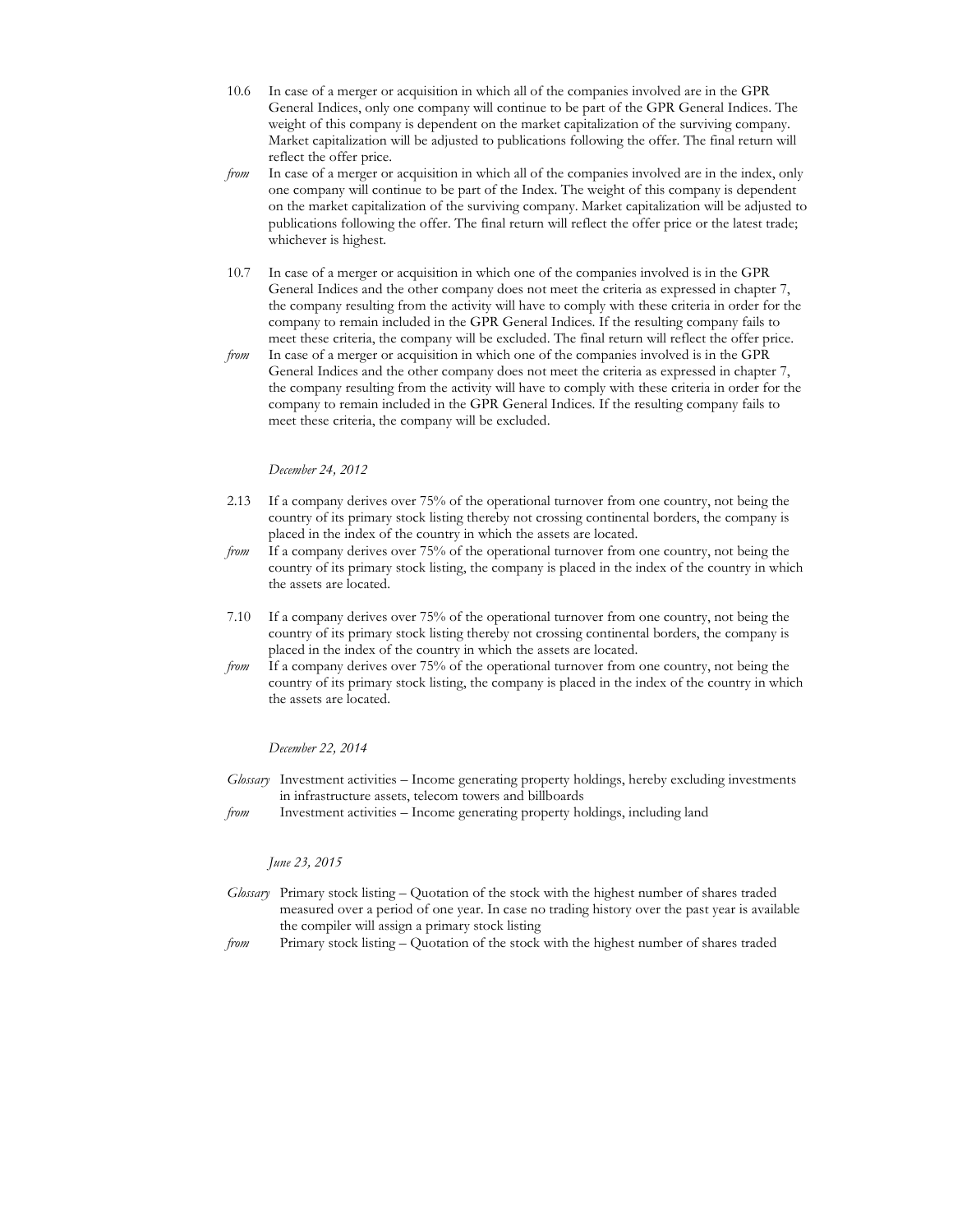## July 1, 2016

- 5.5 The selection of stocks included in the GPR 250 Index shall be adjusted quarterly on the basis of monthly trading volume on an absolute basis over the past year on the primary stock exchange. The 225 stocks trading the largest monthly volume on the relevant exchange will be selected. Thereafter the 25 stocks trading the largest monthly volume from those ranking 226th and 275th are selected whereby stocks currently part of the GPR 250 Index are favoured.
- from The selection of stocks included in the GPR 250 Index shall be adjusted quarterly on the basis of monthly trading volume on an absolute basis over the past year on the primary stock exchange. The stocks trading the largest monthly volume on the relevant exchange will be selected.

#### January 1, 2018

- 6.6 There might be circumstances pursuant to which the compiler can decide to terminate the GPR 250 Index. Before deciding to terminate the Index, the compiler shall consult with the client(s) using the GPR 250 Index. If the compiler, after the consultation, decides to terminate the GPR 250 Index the compiler shall give the client(s) using the GPR 250 Index at least two (2) years prior notice before the GPR 250 Index is terminated. Whenever possible, the compiler shall suggest alternative indices to the client(s) using the GPR 250 Index.
- 11.6 There might be circumstances pursuant to which the compiler can decide to terminate the GPR General Indices. Before deciding to terminate the Index, the compiler shall consult with the client(s) using the GPR General Indices. If the compiler, after the consultation, decides to terminate the GPR General Indices the compiler shall give the client(s) using the GPR General Indices at least two (2) years prior notice before the GPR General Indices is terminated. Whenever possible, the compiler shall suggest alternative indices to the client(s) using the GPR General Indices.

#### January 1, 2019

- 8.4 Share prices used are most recent closing trade prices.
- from Share prices used are most recent closing trade prices at the end of the month.
- 9.1 The current value of the GPR General Indices will be published once a day.
- from The current value of the GPR General Indices will be published once a month.
- 9.2 Index values calculated will be published on the next day.
- from All index values will be published before or on the fifth trading day of the month following the closing of the month.
- 10.11 The amount of shares outstanding will be changed to reflect seasoned offerings and share repurchases at the day of occurrence.
- from The amount of shares outstanding will be changed to reflect seasoned offerings and share repurchases at the month of occurrence.
- 11.2 The compiler of the GPR General Indices is responsible for the daily administration of the Index. The compiler of the GPR General Indices is also responsible for decisions regarding the interpretation of these rules.
- from The compiler of the GPR General Indices is responsible for the monthly administration of the Index. The compiler of the GPR General Indices is also responsible for decisions regarding the interpretation of these rules.

April 7, 2020

- 3.12 In case a company decides to cancel or postpone a Dividend after the ex-dividend date an adjustment will be made to the index calculations to take into account the cancelation or postponement.
- 8.10 In case a company decides to cancel or postpone a Dividend after the ex-dividend date an adjustment will be made to the index calculations to take into account the cancelation or postponement.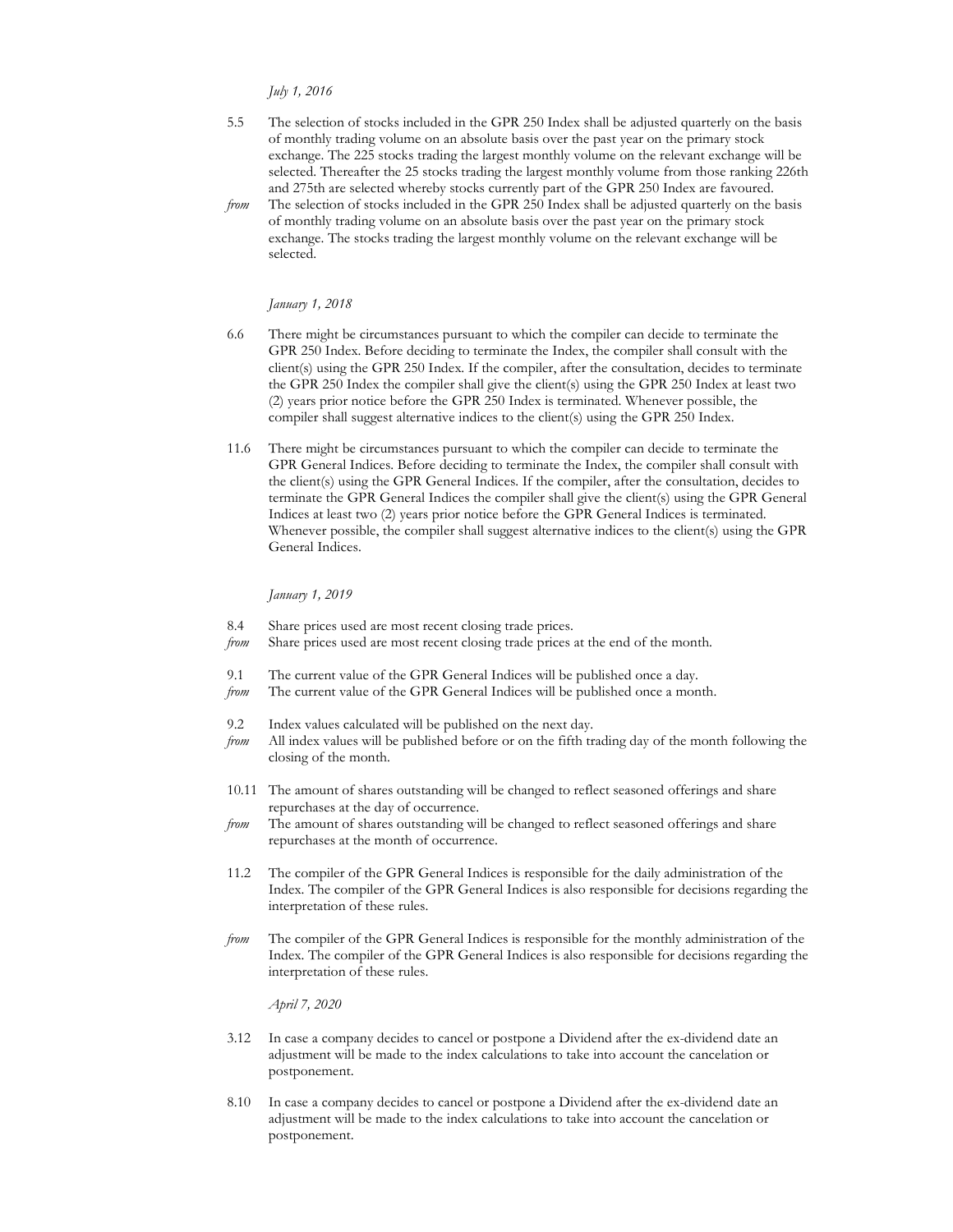July 1, 2021

- 3.13 Once an error occurs in the calculation of the GPR 250 Index resulting in a deviation from the top level local currency denominated index greater than 0.01 basis points, GPR will recalculate the impacted indices if (i) the error occurred in the last two business days and (ii) does not impact end-of-month index values.
- 8.11 Once an error occurs in the calculation of the GPR 250 Index resulting in a deviation from the top level local currency denominated index greater than 0.01 basis points, GPR will recalculate the impacted indices if (i) the error occurred in the last two business days and (ii) does not impact end-of-month index values.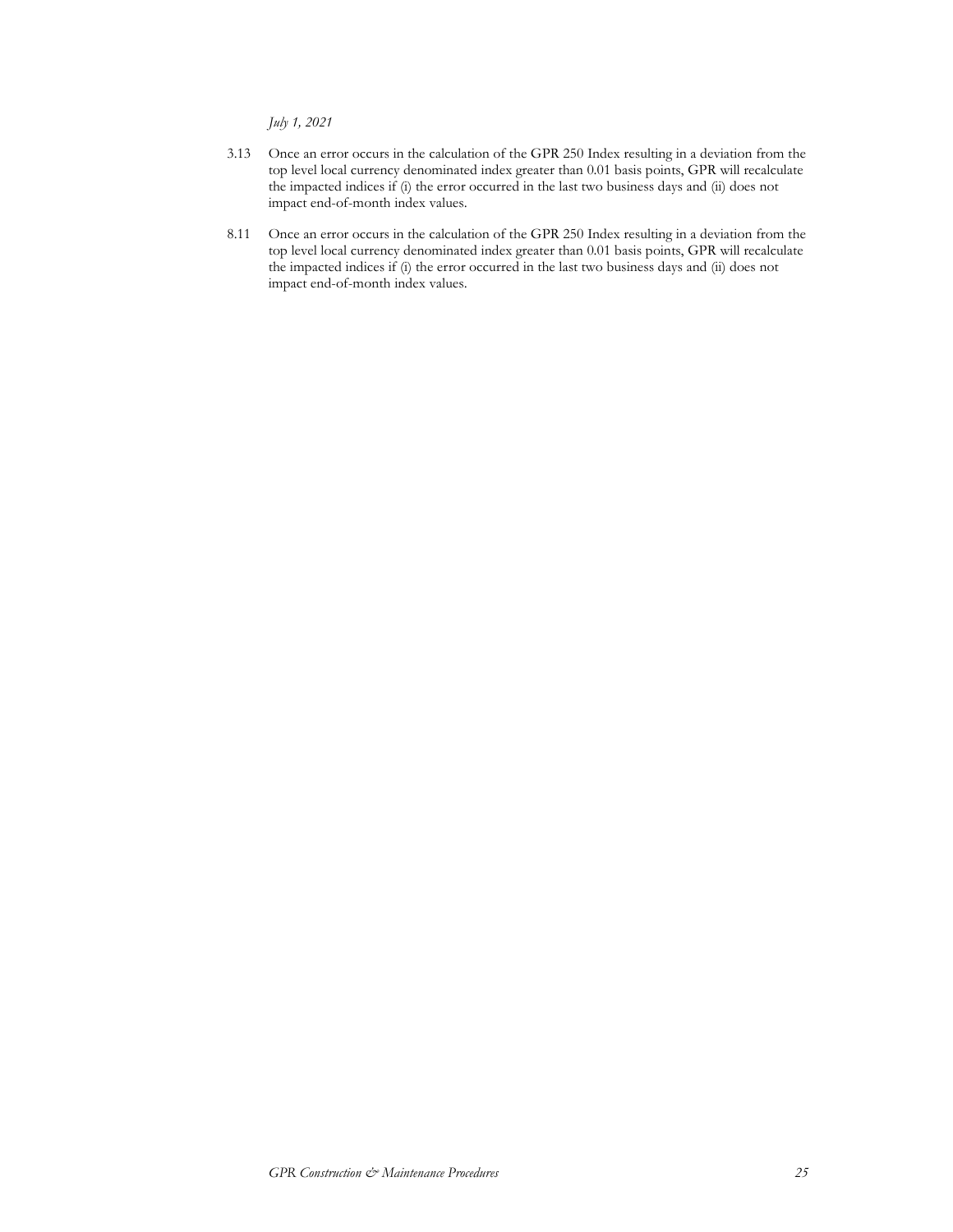## 13 TECHNICAL APPENDIX

## 13.1 Calculating returns for individual companies

The returns for individual companies are calculated as follows:

$$
r_{\rm i,t+1}\!=\!\frac{P_{\rm i,t+1}\!+\!D_{\rm i,t+1}\!-\!P_{\rm i,t}}{P_{\rm i,t}},\rm{where}
$$

| $\mathbf{r}_{\scriptscriptstyle \text{ i,t+1}}$           | Return of company i in period t, t+1 |
|-----------------------------------------------------------|--------------------------------------|
| $\mathbf{P}_{\scriptscriptstyle \mathrm{i},\mathrm{t+1}}$ | Price of company i at time t+1       |
| $\mathbf{D}_{\text{i,t+1}}$                               | Dividend on company i at time $t+1$  |
| $\mathbf{P}_{\text{i,t}}$                                 | Price of company i at time t         |
| $\ddagger$                                                | Last trading day                     |

## 13.2 Calculating weights of individual companies

The weight of companies in the index is derived as follows:

$$
W_{\mathrm{i,t}}\!=\!\frac{C_{\mathrm{i,t}}}{\sum\limits_{\mathrm{i=1}}^{\mathrm{N}\mathrm{t}}C_{\mathrm{i,t}}},\mathrm{where}
$$



## 13.3 Calculating Indices

The index value is calculated by making a sum of all contributions of all companies in the index, multiplied by the index value of the previous trading day. The contribution of a company is calculated by multiplying its return by its respective weight.

$$
\mathbf{I}_{t+1} = \mathbf{I}_{t} \left( 1 + \sum_{i=1}^{N_t} \mathbf{W}_{i,t} \cdot \mathbf{r}_{i,t+1} \right), \text{ where}
$$
  

$$
\mathbf{I}_{t+1}
$$
 Index value at time  $t+1$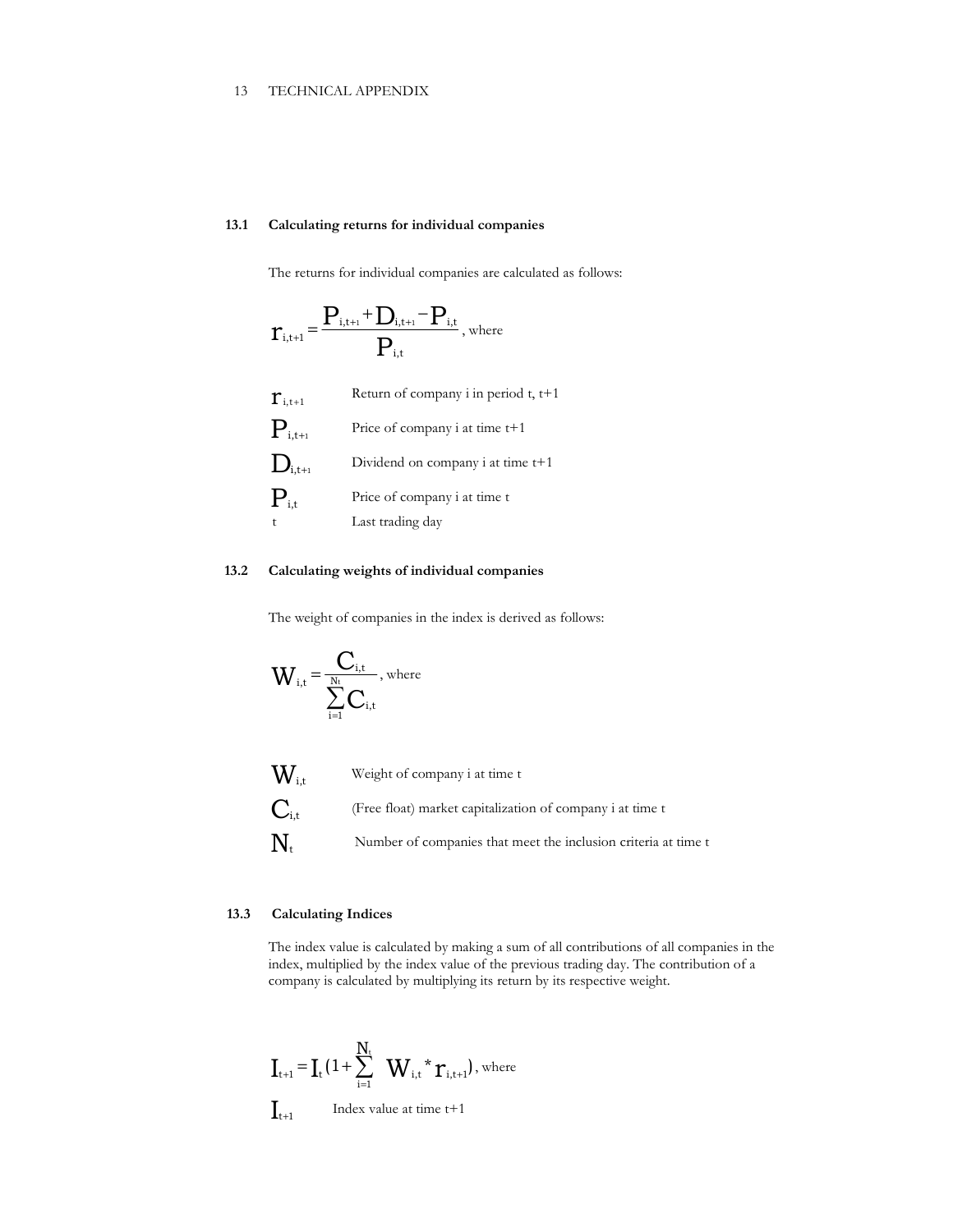Corporate actions can be grouped in events that concern dividends, capital changes, mergers & acquisitions, exceptional market conditions, capital increases and capital returns. Some Corporate actions are treated via an Adjustment Factor.

Within the different groups the following different types of corporate actions are defined (Corporate Actions marked with an asterisk have impact on the Adjustment Factor:

|                | <b>GROUP</b>                    | <b>Corporate Action</b>                     |
|----------------|---------------------------------|---------------------------------------------|
| $\mathbf{1}$   | <b>DIVIDEND</b>                 | Cash Dividend                               |
| $\overline{c}$ | <b>DIVIDEND</b>                 | Special Dividend                            |
| 3              | <b>DIVIDEND</b>                 | Stock Dividend or Scrip Dividend*           |
| $\overline{4}$ | <b>DIVIDEND</b>                 | Optional Dividend                           |
| 5              | <b>DIVIDEND</b>                 | Bonus Dividend*                             |
| 6              | <b>CAPITAL CHANGE</b>           | Share Split*                                |
|                | <b>CAPITAL CHANGE</b>           | Share Consolidation or Reverse Share Split* |
| 8              | <b>CAPITAL CHANGE</b>           | Share Redenomination                        |
| 9              | MERGER & ACQUISITION            | Merger                                      |
| 10             | <b>MERGER &amp; ACOUISITION</b> | Demerger                                    |
| 11             | MERGER & ACQUISITION            | Spin-off                                    |
| 12             | <b>MERGER &amp; ACQUISITION</b> | Takeover                                    |
| 13             | MERGER & ACQUISITION            | Acquisition                                 |
| 14             | EXCEPTIONAL MARKET CONDITION    | Bankruptcy                                  |
| 15             | EXCEPTIONAL MARKET CONDITION    | Change of Primary Listing                   |
| 16             | EXCEPTIONAL MARKET CONDITION    | Suspension                                  |
| 17             | EXCEPTIONAL MARKET CONDITION    | Share Conversion                            |
| 18             | <b>CAPITAL INCREASE</b>         | Seasoned Offering                           |
| 19             | <b>CAPITAL INCREASE</b>         | Rights Issue*                               |
| 20             | <b>CAPITAL RETURN</b>           | Capital Return or Capital Repayment         |
| 21             | <b>CAPITAL RETURN</b>           | Share Buy-Back                              |

## Cash Dividend

Referring to Rule 3.8, Rule 3.9, Rule 8.6 and Rule 8.7, Cash Dividends are payments made by a company to its shareholders. In case the Cash Dividend currency differs from the share price currency, the Cash Dividend will be converted using the prevailing foreign exchange rates. Treatment of Cash Dividend is described in more detail in Rule 3.8, Rule 3.9, Rule 8.6 and Rule 8.7.

## Special Dividend

Referring to Rule 3.8, Rule 3.9, Rule 8.6 and Rule 8.7, Special dividends are those dividends that are outside of the normal payment pattern established historically by the company. Whether a dividend payment is funded from operating earnings or from other sources of cash does not affect the determination of whether it is a special dividend. Instead, it is considered a Special Dividend when the market perceives it as a special dividend with dividends outside the normal payment pattern. In case the Special Dividend currency differs from the share price currency, the Special Dividend will be converted using the prevailing foreign exchange rates. Treatment of Special Dividend is described in more detail in Rule 3.8, Rule 3.9, Rule 8.6 and Rule 8.7.

#### Stock Dividend or Scrip Dividend

Referring to Rule 5.17 and Rule 10.13, the Stock Dividend is a distribution of shares to shareholders as an alternative to a cash payment. In some instances the Stock Dividend can be optional, whereby the shareholder may choose the shares instead of a cash dividend payment. In this case the shares are issued for the value. An adjustment to the price and the Adjustment Factor is done on the opening of the ex-dividend date, and the number of shares is adjusted (increased) on the ex-dividend date after close of trading. When there is no cash alternative, the Stock Dividend represents a script/bonus issue and the Adjustment Factor should be calculated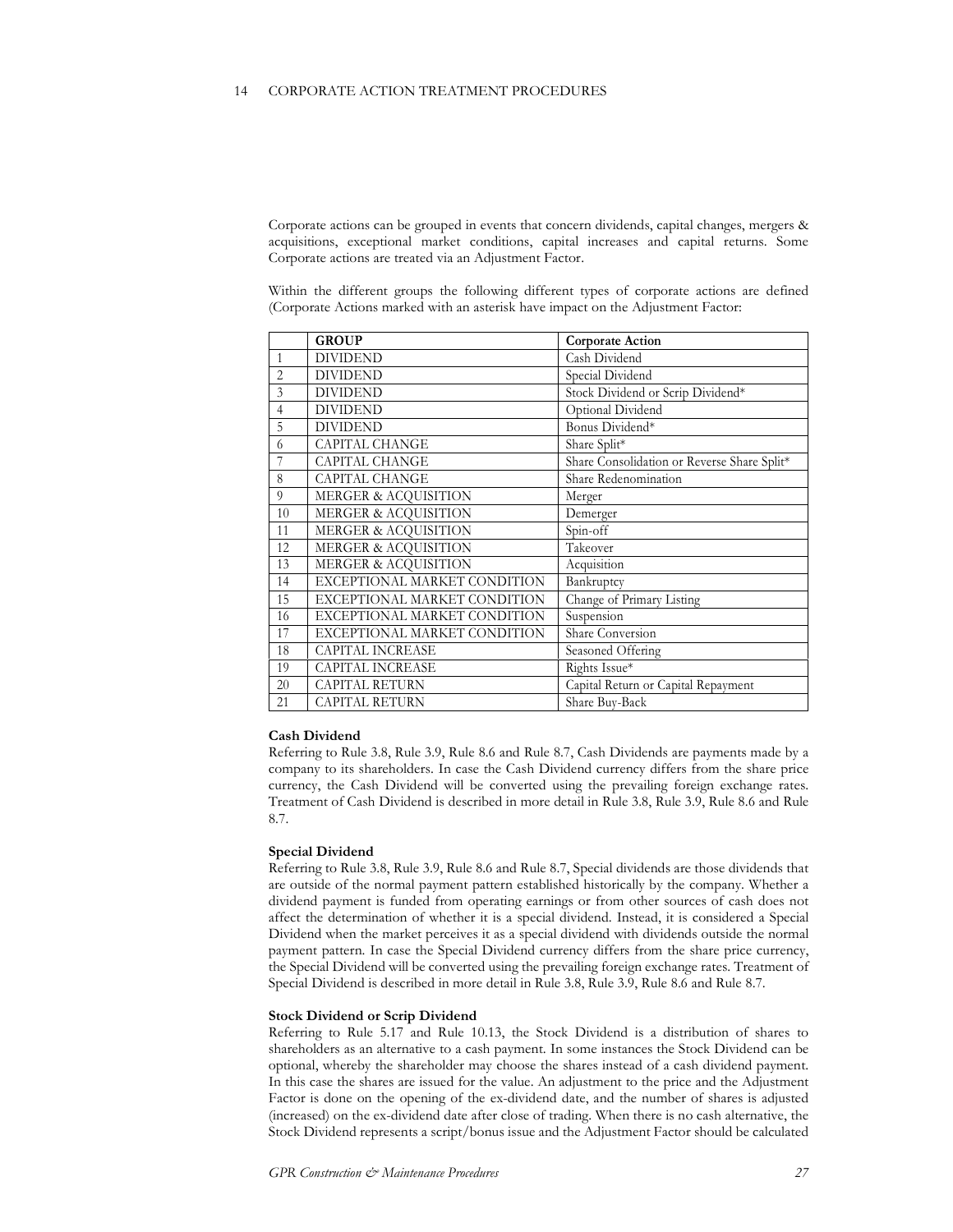in the same way. Treatment of Stock Dividend or Scrip Dividend is described in more detail in Rule 5.17 and rule 10.13.

### Optional Dividend

A company offers its shareholders the choice of receiving the dividend in cash or in stock. It is assumed that investors select the cash option a) on the ex-dividend date for those cases where a stated equivalent of stock is announced and b) on the pay-date for those cases where an undetermined amount of stock is announced based on earnings and profits to be distributed at a future date. Thus, the dividend is treated in the same way as Cash Dividend.

## Bonus Dividend

A bonus is an offer of free additional shares to existing shareholders. A company may decide to distribute further shares as an alternative to increasing the dividend pay-out. An adjustment to the price and the Adjustment Factor is done on the opening of the ex- date, and the number of shares is adjusted (increased) on the ex-dividend date after close of trading.

#### Stock Split

Referring to Rule 5.17 and Rule 10.13, existing shares are subdivided into larger number of shares with an equivalent reduction in the Nominal Value of each share (where applicable). A Stock Split increases the number of shares in a company. The price is adjusted so that before and after this corporate event the market capitalization of the company remains the same and dilution does not occur. The number of shares, dividends and the share price are adjusted by the split factor on the ex-date. The share split does impact the Adjustment Factor as at the ex-date. Treatment of Stock split is described in more detail in Rule 5.17 and rule 10.13.

## Share Consolidation or Reverse Share Split

A Reverse Share Split or reverse split is a reduction in the number of shares and an accompanying increase in the share price. The reverse split does have impact on the Adjustment Factor as at the ex-date.

#### Share Redenomination

The nominal value of existing shares in issue changes due to the change of currency. Therefore, the amount is converted using a set exchange rate.

#### Merger

Referring to Rule 5.10, Rule 5.11, Rule 10.6 and Rule 10.7, a Merger generally means that two or more companies merge to form one larger company. Treatment of a Merger is described in more detail in Rule 5.10, Rule 5.11, Rule 10.6 and Rule 10.7.

#### Acquisition

Referring to Rule 5.10, Rule 5.11, Rule 10.6 and Rule 10.7, an Acquisition generally means the procurement of a controlling interest of more than 85% in one company by another company and the acquired company may continue to trade. Shareholders of the target company are offered cash and/or shares for their holding. Treatment of an Acquisition is described in more detail in Rule 5.10, Rule 5.11, Rule 10.6 and Rule 10.7.

#### Demerger

Referring to Rule 5.12 and Rule 10.8, a Demerger is the distribution of shares in a wholly-owned or a partially-owned company to the parent company's existing shareholders. Treatment of a Demerger is described in more detail in Rule 5.12 and Rule 10.8.

#### Spin-off

Referring to Rule 5.13 and Rule 10.9, a Spin-off is the distribution of shares in a wholly-owned or a partially-owned company to new shareholders. Treatment of a Spin-off is described in more detail in Rule 5.13 and Rule 10.9.

#### Takeover

Referring to Rule 5.10, Rule 5.11, Rule 10.6 and Rule 10.7, a Takeover is also the acquisition of one company by another. However this term is normally – but not always – used to imply that the acquisition is made on the initiative of the acquirer and often without the full agreement of the acquired company. Shareholders of the target company are given cash and/or shares for their holding. A reverse takeover is the acquisition of a larger company by a smaller one, based on certain criteria such as turnover, profits or net assets. The mechanisms for carrying out an acquisition or takeover may be through a cash offer -fixed, open or tender-, a share exchange or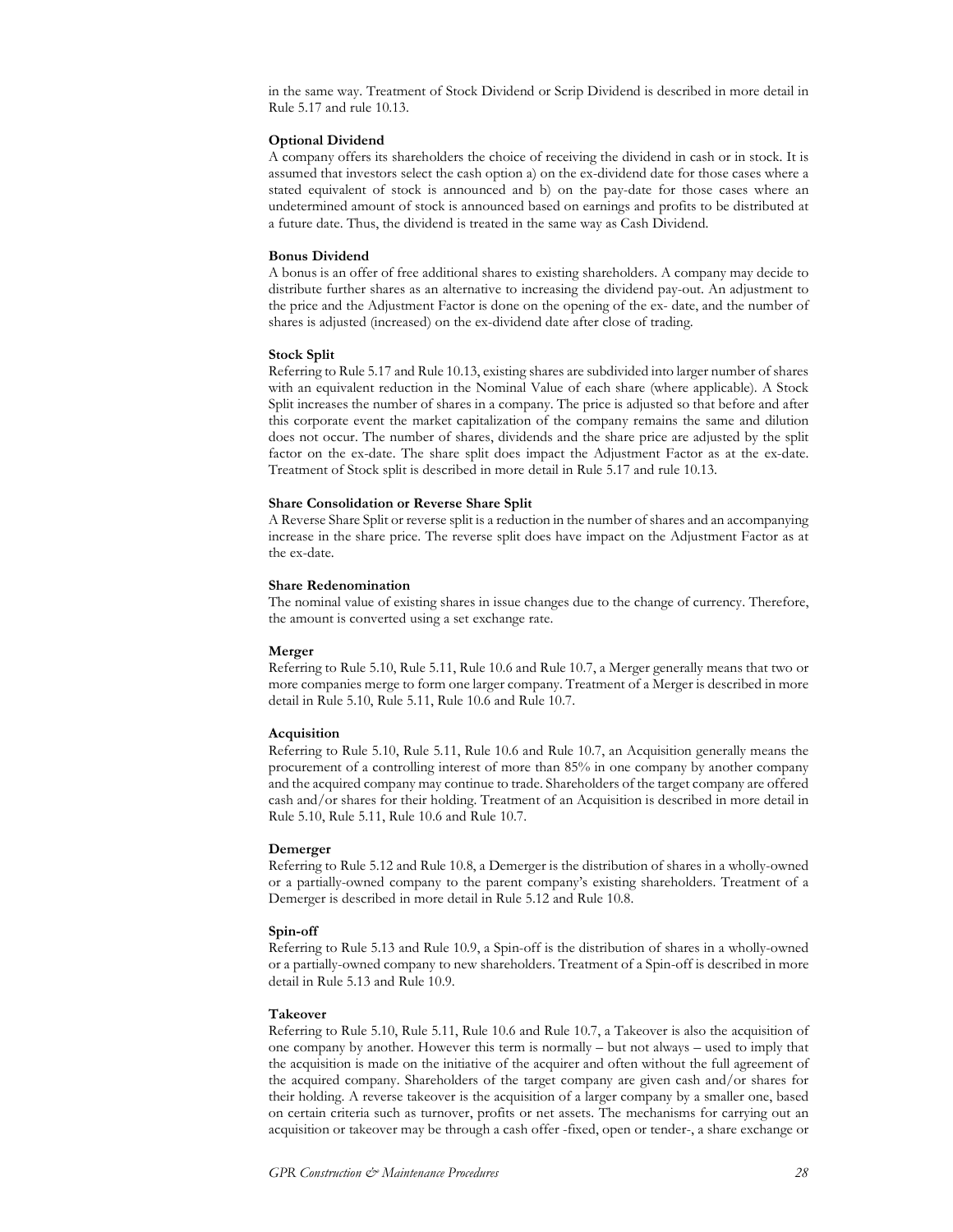a combination of both. Treatment of a Takeover is described in more detail in Rule 5.10, Rule 5.11, Rule 10.6 and Rule 10.7.

#### Bankruptcy

Referring to Rule 5.14 and Rule 10.10, a company legally declares inability or impairment of ability to pay their creditors. Creditors may file a bankruptcy petition against a debtor in an effort to recoup a portion of what they are owed. However, in the majority of cases, bankruptcy is initiated by the debtor. After undergoing reorganization, a company is liquidated. Treatment of a Bankruptcy is described in more detail in Rule 5.14 and Rule 10.10.

## Change of Listing

If a company is delisted from the stock exchange within the universe of eligible stock exchanges for the index, there are two different options to consider: (i) the company's primary stock exchange listing changes to another stock exchange that is considered eligible for the index. There is no change in the index. (ii) The company remains unlisted, or the primary stock exchange listing changes to a stock exchange that is not considered eligible for the index. The company is removed from the index at its last closing price as shares would not be eligible for inclusion in the index.

#### Suspension

Referring to Rule 5.14 and Rule 10.10, a security is removed at zero, assuming a total loss of the investment if a stock is suspended for full trading for at least three consecutive months. During those three months, the index calculation takes into account the last trading price for the security which is suspended. The Treatment of a suspension of trading is described in more detail in Rule 5.14 and Rule 10.10.

## Share Conversion

Share Conversion is the exchange of one form of shares for another form of shares of the same company.

#### Seasoned Offering

Referring to Rule 5.15 and Rule 10.11, seasoned offerings are an offer of shares to new shareholders. The number of shares is adjusted when the offered shares are effectively admitted to trading on the stock exchange.

## Rights Issue

Referring to Rule 5.19 and Rule 10.15, shareholders are offered the right to buy new shares in proportion to their existing holding at a set offer price usually (but not always) at a discount to the market price. Rights are an offer of additional shares to existing shareholders. A company may decide to distribute further shares as an alternative to increasing the dividend pay-out. The rights issue does have impact on the Adjustment Factor as at the ex-date. Treatment of a Rights Issue is described in more detail in Rule 5.19 and Rule 10.15.

#### Capital Return or Capital Repayment

Capital repayments to shareholders is the return of all or any portion of the issued capital of a company in the winding up of operations or the return of capital in excess of a company's requirements. A capital repayment refers to payments that exceed the growth (net income/taxable income) of a business back to "capital owners", such as shareholders, partners or unit holders. The Capital Repayment is a transfer of value from the company to the existing owners.

## Share Buy-Back

The repurchase by a company of its own shares, in order to reduce the number of shares in issue, usually at a set price either as a percentage of shares issued or ratio of shares held. A Share Buy-Back may be performed via a repurchase tender offer (to all shareholders), an open market purchase or a privately negotiated purchase. Share buybacks are implemented only under a tender offer form.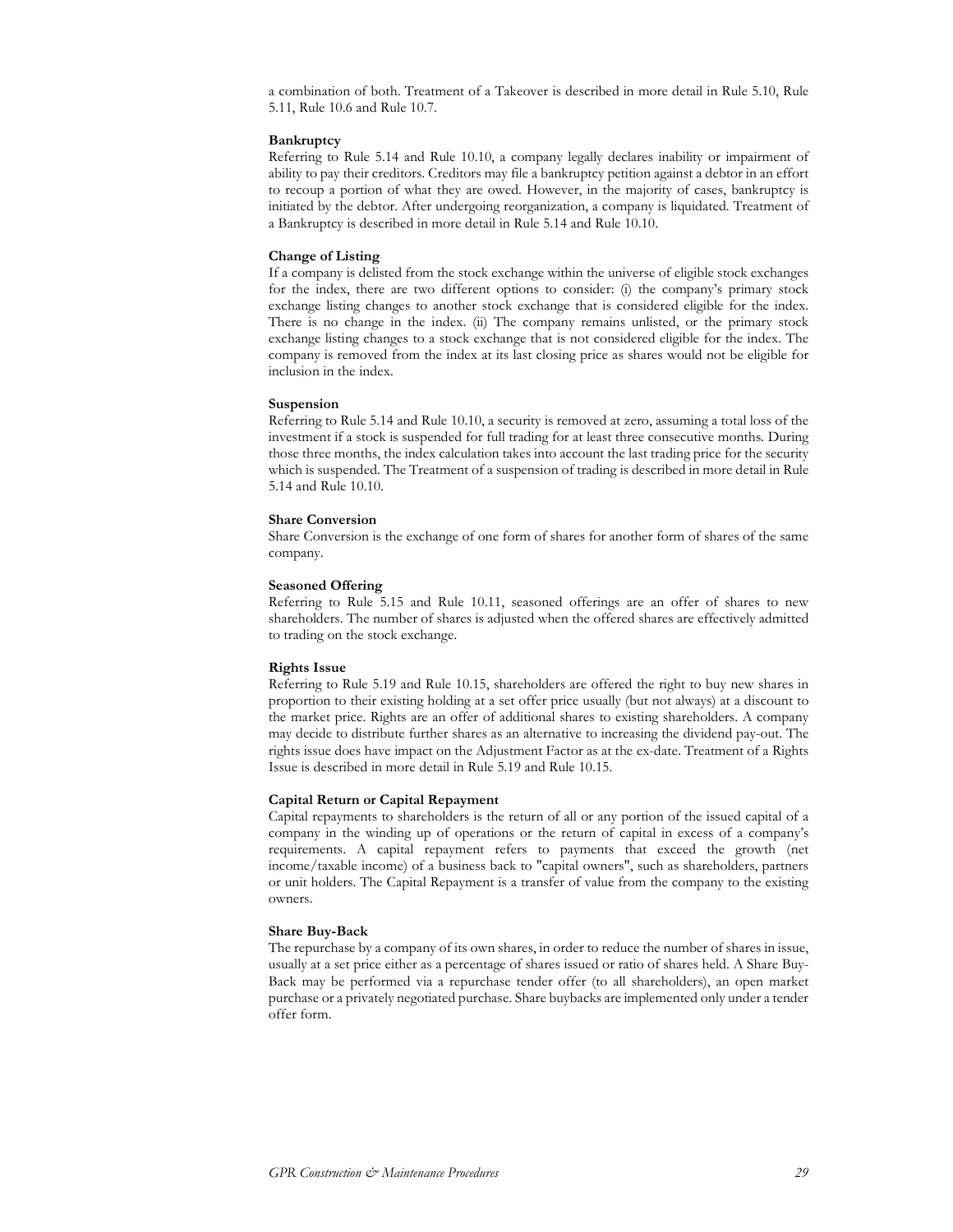# 15 LIST OF STOCK EXCHANGES + MARKET IDENTIFIER CODES

|                      |                                   | Africa                                   |
|----------------------|-----------------------------------|------------------------------------------|
| Botswana             | Botswana Stock Exchange           | <b>XBOT</b>                              |
| Namibia              | Namibian Stock Exchange           | XNAM                                     |
| South Africa         | Johannesburg Stock Exchange       | <b>XJSE</b>                              |
|                      |                                   | Americas                                 |
| Argentina            | Bolsa de Comercio de Buenos Aires | <b>XBUE</b>                              |
| Brazil               | Bovespa (Sao Paulo SE)            | <b>BVMF</b>                              |
| Canada               | Toronto Stock Exchange            | XTSE; XTSX                               |
| Chile                | Santiago Stock Exchange           | <b>XSGO</b>                              |
| Colombia             | Bolsa De Valores De Colombia      | <b>XBOG</b>                              |
| Mexico               | Bolsa Mexicana de Valores         | <b>XMEX</b>                              |
| <b>United States</b> | New York Stock Exchange           | XASE; XGNS; XNAS; XNCM; XNMS; XNYS       |
|                      |                                   | Asia                                     |
| Hong Kong            | Hong Kong Stock Exchange          | XHKG                                     |
| India                | The Bombay Stock Exchange         | <b>XBOM</b>                              |
| Indonesia            | Indonesia Stock Exchange          | <b>XIDX</b>                              |
| Japan                | Tokyo Stock Exchange              | XJAS; XTKS                               |
| Korea                | Korea Exchange                    | XKOS; XKRX                               |
| Malaysia             | Bursa Malaysia                    | <b>XKLS</b>                              |
| Pakistan             | Pakistan Stock Exchange Limited   | XKAR                                     |
| Philippines          | Philippine Stock Exchange         | <b>XPHS</b>                              |
| Singapore            | Singapore Exchange                | <b>XSES</b>                              |
| Taiwan               | Taiwan Stock Exchange             | ROCO; XTAI                               |
| Thailand             | The Stock Exchange Of Thailand    | XBKF; XBKK                               |
| Vietnam              | Ho Chi Minh Stock Exchange        | <b>XSTC</b>                              |
|                      |                                   | Europe                                   |
| Austria              | Vienna Stock Exchange             | <b>XWBO</b>                              |
| Belgium              | <b>Euronext Brussels</b>          | <b>XBRU</b>                              |
| Croatia              | Zagreb Stock Exchange             | XZAG                                     |
| Denmark              | Nasdaq Copenhagen A/S             | <b>XCSE</b>                              |
| Finland              | Nasdaq Helsinki                   | FNFI; XHEL                               |
| France               | <b>Euronext Paris</b>             | ALXP; XPAR                               |
| Germany              | Deutsche Börse                    | XBER; XDUS; XETR; XFRA; XHAM; XMUN; XSTU |
| Greece               | Athens Stock Exchange             | <b>XATH</b>                              |
| Hungary              | <b>Budapest Stock Exchange</b>    | <b>XBUD</b>                              |
| Ireland              | Euronext Dublin                   | <b>XDUB</b>                              |
| Israel               | Tel Aviv Stock Exchange           | <b>XTAE</b>                              |
| Italy                | Italian Stock Exchange            | <b>XMIL</b>                              |
| Malta                | Malta Stock Exchange              | <b>XMAL</b>                              |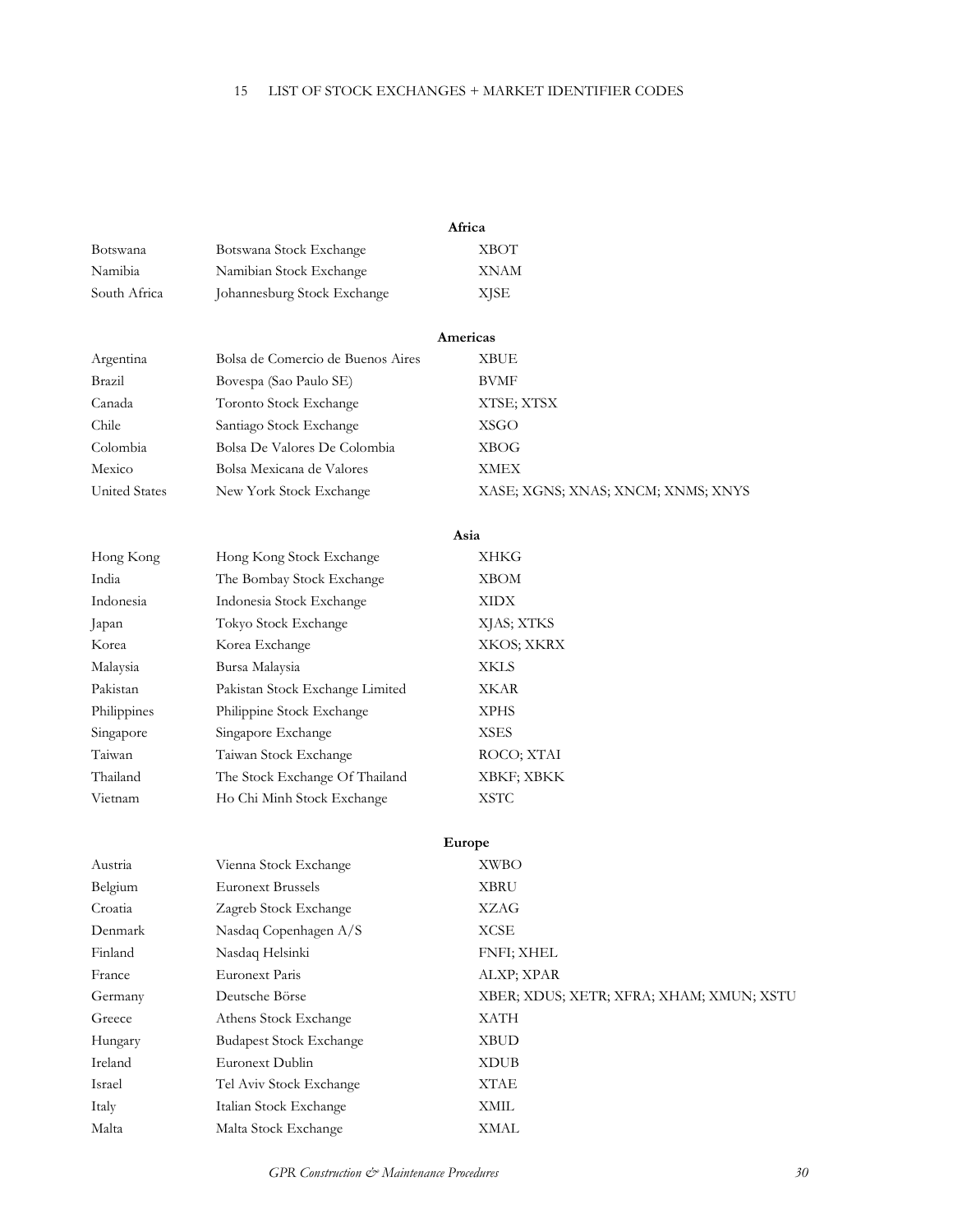| Netherlands        | Euronext Amsterdam                         | <b>XAMS</b>                  |
|--------------------|--------------------------------------------|------------------------------|
| Norway             | Oslo Stock Exchange                        | XOSL                         |
| Poland             | Warsaw Stock Exchange                      | XWAR                         |
| Portugal           | Euronext - Euronext Lisbon                 | <b>XLIS</b>                  |
| Romania            | Spot Regulated Market - BVB                | XBSE                         |
| Russian Federation | Moscow Exchange - All Markets              | MISX                         |
| Slovenia           | Ljubljana Stock Exchange (Official Market) | <b>XLJU</b>                  |
| Spain              | Bolsas y Mercados Españoles                | MABX; XMAD                   |
| Sweden             | Nasdaq Stockholm                           | FNSE, SSME, XNGM, XSAT, XSTO |
| Switzerland        | SIX Swiss Exchange                         | XSWX; XVTX                   |
| Turkey             | Istanbul Stock Exchange                    | XIST                         |
| United Kingdom     | London Stock Exchange                      | <b>XLON</b>                  |

# Oceania

| Australia   | Australian Stock Exchange | XASX        |
|-------------|---------------------------|-------------|
| New Zealand | New Zealand Exchange      | <b>XNZE</b> |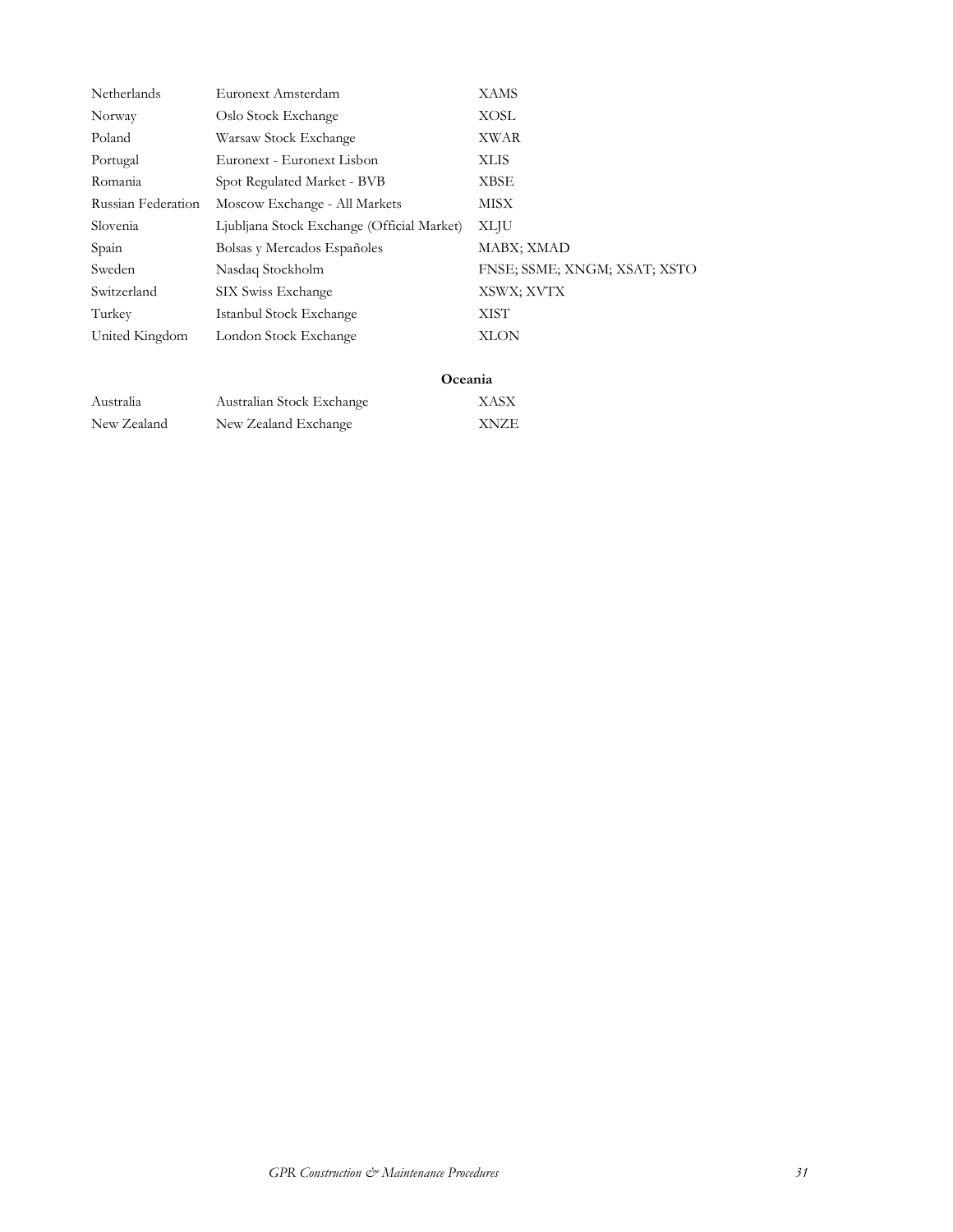## 16 EXPLANATION OF HOW ESG FACTORS ARE REFLECTED

Name of the benchmark administrator Global Property Research B.V.

Type of benchmark of family of benchmarks Equity

Name of the benchmark or family of benchmarks GPR 250 Index

Does the benchmark methodology for the benchmark or Framily of benchmarks take into account ESG factors?<br>No

GPR General Index